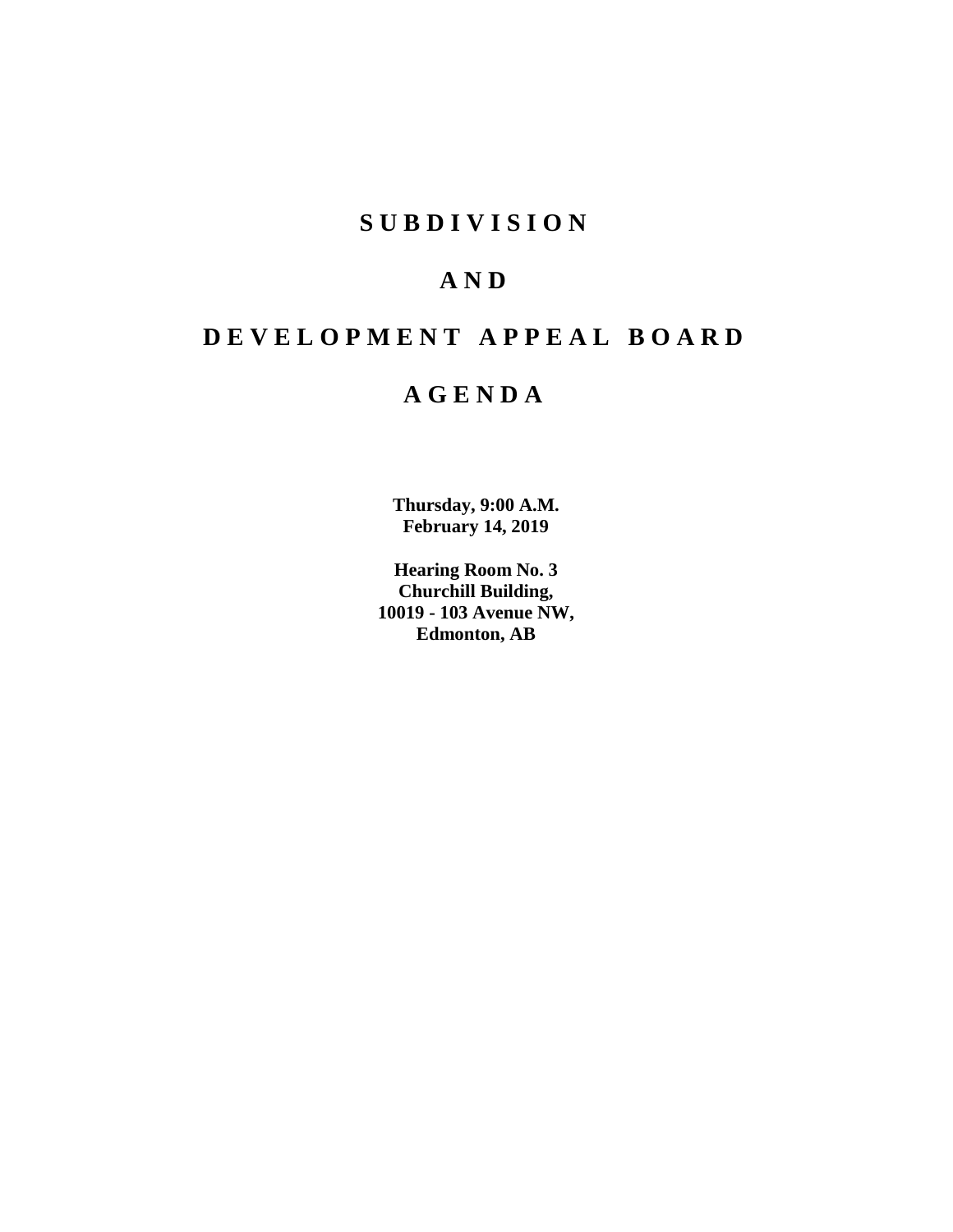# **SUBDIVISION AND DEVELOPMENT APPEAL BOARD HEARING ROOM NO. 3**

| I            | 9:00 A.M.    | SDAB-D-19-017 |                                                                                                                                                                                                                                                                                                                                                                                                                                               |
|--------------|--------------|---------------|-----------------------------------------------------------------------------------------------------------------------------------------------------------------------------------------------------------------------------------------------------------------------------------------------------------------------------------------------------------------------------------------------------------------------------------------------|
|              |              |               | To change the use of 27 units of Apartment<br>Housing (9-1 bedroom, and 18-2 bedroom<br>Dwellings) to 48 units of Apartment Hotel,<br>increase the height, and amend the floor layout<br>(parking garage, 1-4 storeys), and to construct<br>exterior and interior alterations (change the<br>Building design, increase height, increase<br>parking garage size) to an approved Building<br>17104 - 90 Avenue NW<br>Project No.: 266010257-006 |
| $\mathbf{I}$ | 1:30 P.M.    | SDAB-D-19-018 |                                                                                                                                                                                                                                                                                                                                                                                                                                               |
|              |              |               | To convert a Single Detached House to a<br>Childcare Service (maximum 30 Children) and<br>to construct interior and exterior alterations<br>3404 - 106 Street NW<br>Project No.: 296619983-001                                                                                                                                                                                                                                                |
|              | <b>NOTE:</b> |               | Unless otherwise stated, all references to "section numbers" refer to<br>the authority under the Edmonton Zoning Bylaw 12800.                                                                                                                                                                                                                                                                                                                 |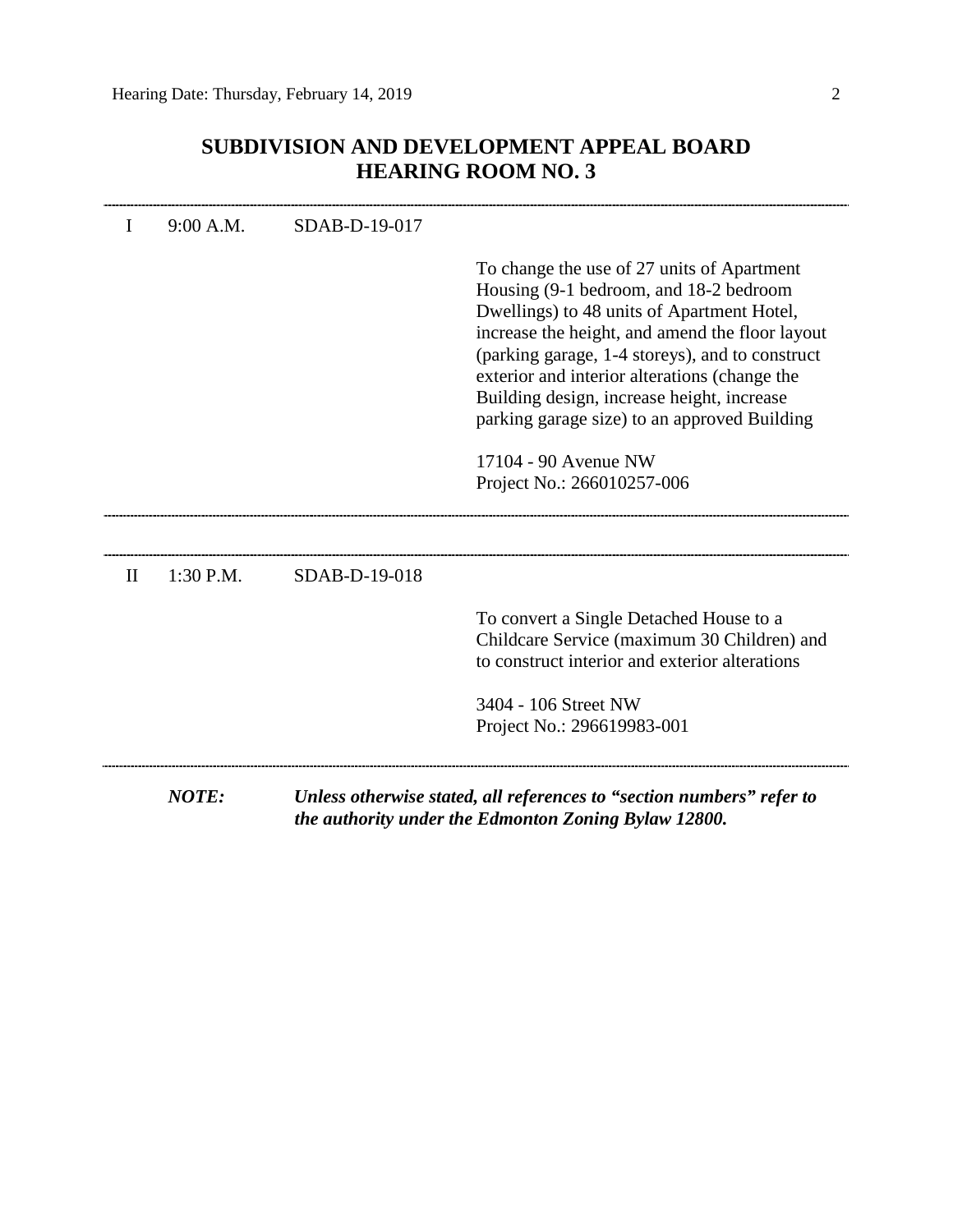#### **ITEM I: 9:00 A.M. FILE: SDAB-D-19-017**

# AN APPEAL FROM THE DECISION OF THE DEVELOPMENT OFFICER

APPELLANT:

APPLICATION NO.: 266010257-006

APPLICATION TO: Change the use of 27 units of Apartment Housing (9-1 bedroom, and 18-2 bedroom Dwellings) to 48 units of Apartment Hotel, increase the height, and amend the floor layout (parking garage, 1-4 storeys), and to construct exterior and interior alterations (change the Building design, increase height, increase parking garage size) to an approved Building

# DECISION OF THE DEVELOPMENT AUTHORITY: Approved with conditions

DECISION DATE: December 20, 2018

DATE OF APPEAL: January 16, 2019

MUNICIPAL DESCRIPTION OF SUBJECT PROPERTY: 17104 - 90 Avenue NW

LEGAL DESCRIPTION: Plan 8220508 Blk 30 Lot 9

OVERLAY: N/A

NOTIFICATION PERIOD: December 27, 2018 through January 17, 2019

ZONE: (CSC) Shopping Centre Zone

STATUTORY PLAN: Summerlea Neighbourhood Area Structure Plan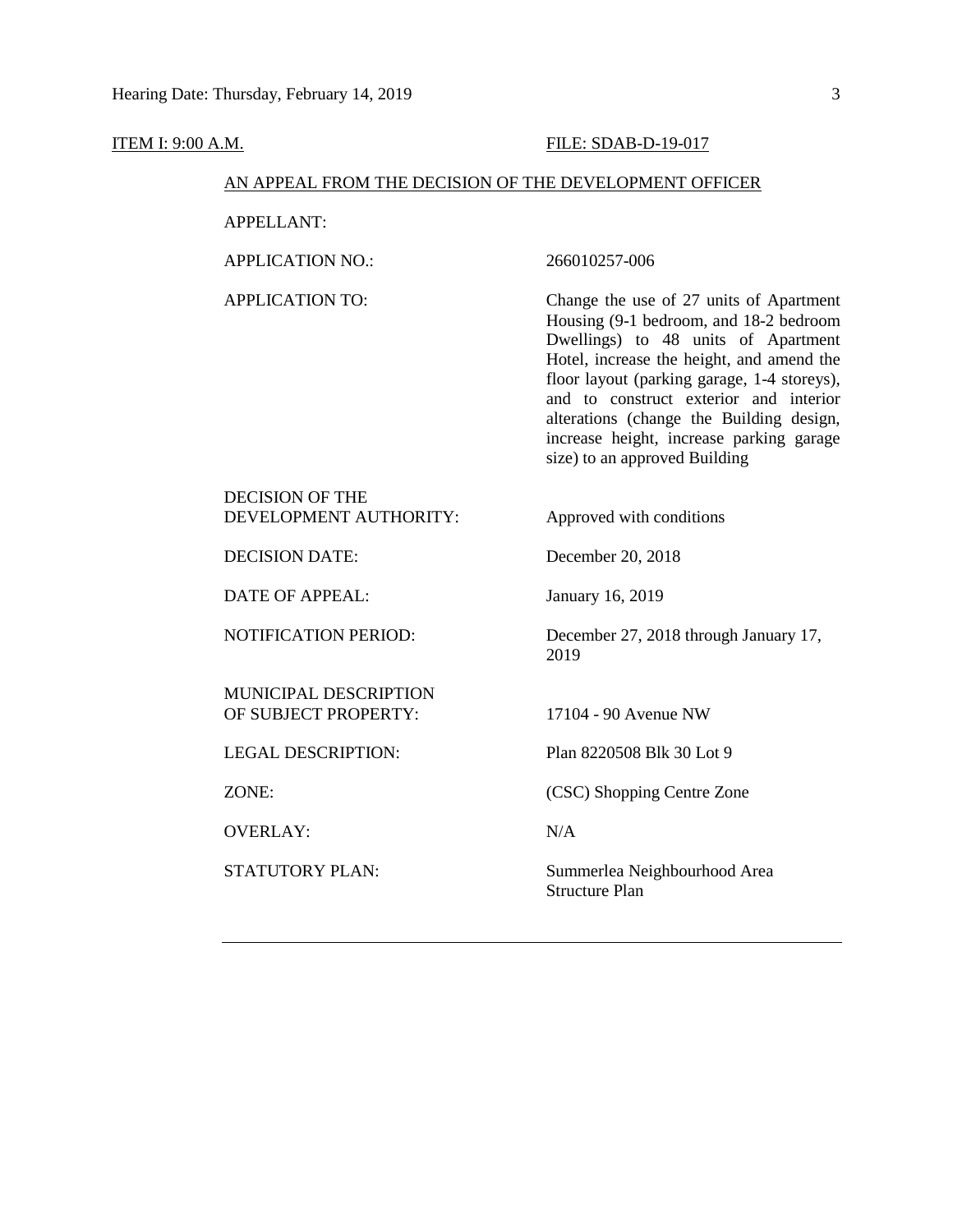*Grounds for Appeal*

The Appellant provided the following reasons for appealing the decision of the Development Authority:

The Major development Permit issued on December 20, 2018 provides that the owner must register an easement thru the adjacent west property for the provision of waste services. An alternate method of accessing the property for waste removal vehicles is entry from 90th Ave with a hammerhead turn to remove the garbage. If this method of access is used an easement through the adjacent west property is not required.

Alternatively, an additional access could be provided off of 90th Ave at the south west boundary of this property.

#### *General Matters*

### **Appeal Information:**

The *Municipal Government Act*, RSA 2000, c M-26 states the following:

#### **Grounds for Appeal**

**685(1)** If a development authority

- (a) fails or refuses to issue a development permit to a person,
- (b) issues a development permit subject to conditions, or
- (c) issues an order under section 645,

the person applying for the permit or affected by the order under section 645 may appeal to the subdivision and development appeal board.

#### **Appeals**

**686(1)** A development appeal to a subdivision and development appeal board is commenced by filing a notice of the appeal, containing reasons, with the board,

- (a) in the case of an appeal made by a person referred to in section 685(1)
	- (i) with respect to an application for a development permit,
		- (A) within 21 days after the date on which the written decision is given under section 642, […]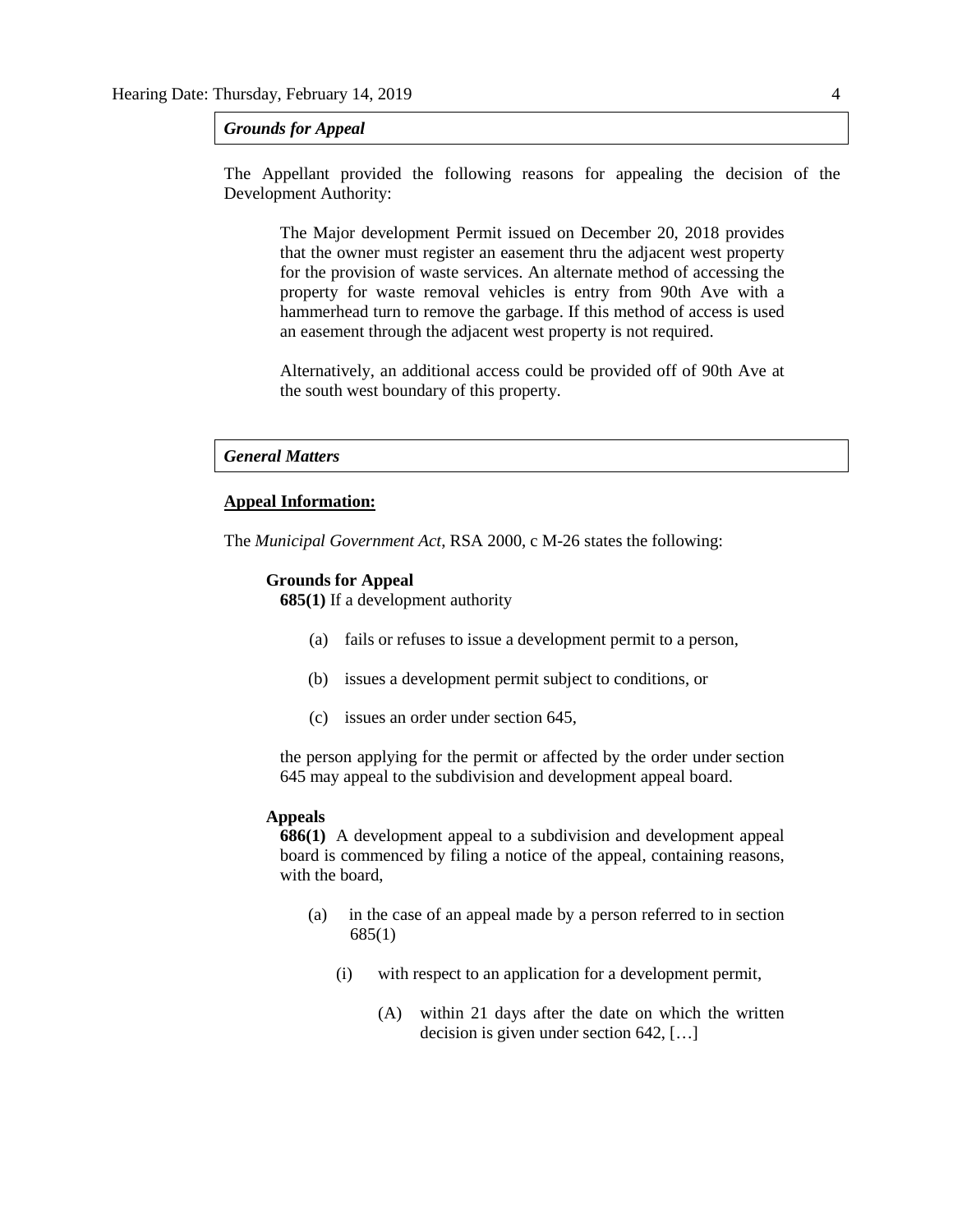## **Hearing and Decision**

**687(3)** In determining an appeal, the subdivision and development appeal board

- …
- (a.1) must comply with the land use policies;
- (a.2) subject to section 638, must comply with any applicable statutory plans;
- (a.3) subject to clauses (a.4) and (d), must comply with any land use bylaw in effect;
- (a.4) must comply with the applicable requirements of the regulations under the Gaming, Liquor and Cannabis Act respecting the location of premises described in a cannabis licence and distances between those premises and other premises;
	- …
	- (c) may confirm, revoke or vary the order, decision or development permit or any condition attached to any of them or make or substitute an order, decision or permit of its own;
	- (d) may make an order or decision or issue or confirm the issue of a development permit even though the proposed development does not comply with the land use bylaw if, in its opinion,
		- (i) the proposed development would not
			- (A) unduly interfere with the amenities of the neighbourhood, or
			- (B) materially interfere with or affect the use, enjoyment or value of neighbouring parcels of land,
		- and
		- (ii) the proposed development conforms with the use prescribed for that land or building in the land use bylaw.

## **General Provisions from the** *Edmonton Zoning Bylaw:*

Under section 320.3(2), **Apartment Hotels** is a **Discretionary Use** in the (CSC) Shopping Centre Zone.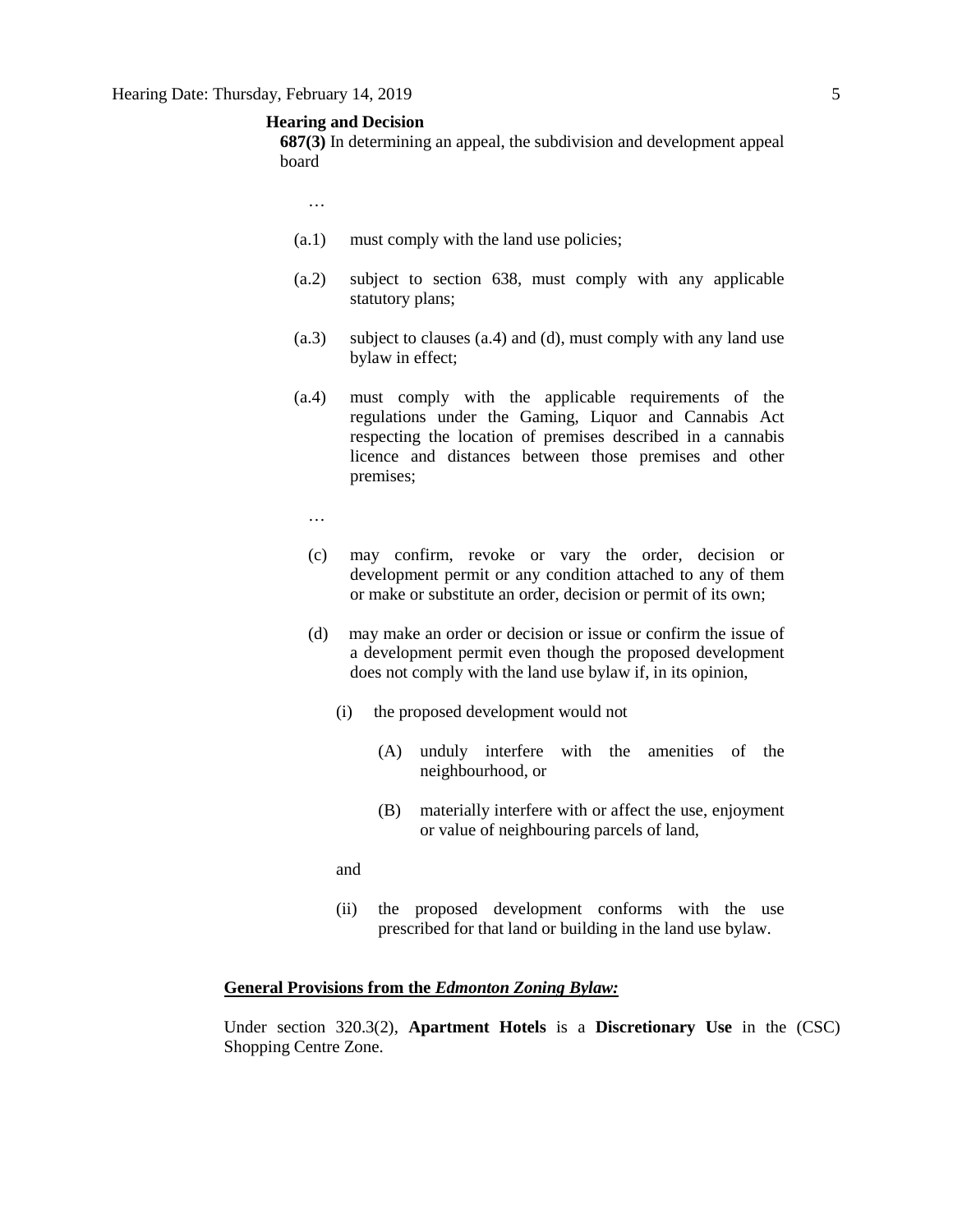#### Under section 7.3(1), **Apartment Hotels** means:

development consisting of Dwellings contained within a building or a part of a building having a principal common entrance, in which the Dwellings are not available for daily lease and there are cooking facilities within each Dwelling, the Dwellings are furnished including dishes and linen, and either maid service, telephone service, or desk service is provided. Apartment Hotels shall not contain Commercial Uses, unless such Uses are a Permitted or Discretionary Use in the Zone where the Apartment Hotel is located.

Under section 320.2(9), **General Retail Stores** is a **Permitted Use** in the (CSC) Shopping Centre Zone.

Under section 7.4(24), **General Retail Stores** means:

development used for the retail or consignment sale of new goods or merchandise within an enclosed building, not including the sale of gasoline, heavy agricultural and industrial equipment, alcoholic beverages, or goods sold wholesale. Accessory Uses may include the assembly or repair of products sold on Site, or minor public services such as postal services or pharmacies. This Use does not include Aircraft Sales/Rentals, Automotive and Minor Recreation Vehicle Sales/Rentals, Cannabis Retail Sales, Flea Market, Gas Bars, Greenhouses, Plant Nurseries and Garden Centres, Pawn Stores, Major Alcohol Sales, Minor Alcohol Sales, Major Service Stations, Minor Service Stations, Secondhand Stores, and Warehouse Sales.

Under section 6.1, **Parking Garage** means "an Accessory building or structure, or any portion of a principal building or structure, containing communal parking spaces used for vehicular parking or storage."

Section 320.1 states that the **General Purpose** of the **(CSC) Shopping Centre Zone** is "to provide for larger shopping centre developments intended to serve a community or regional trade area. Residential, office, entertainment and cultural uses may also be included within such shopping complexes."

*Vehicular Parking Requirement*

Section 54.2, Schedule 1(A)(13) states:

| <b>Use of Building or Site</b> | <b>Minimum Number of Parking Spaces</b><br><b>Required</b> |
|--------------------------------|------------------------------------------------------------|
| <b>Apartment Hotels</b>        | 1 parking space per Dwelling, room, or<br>suite            |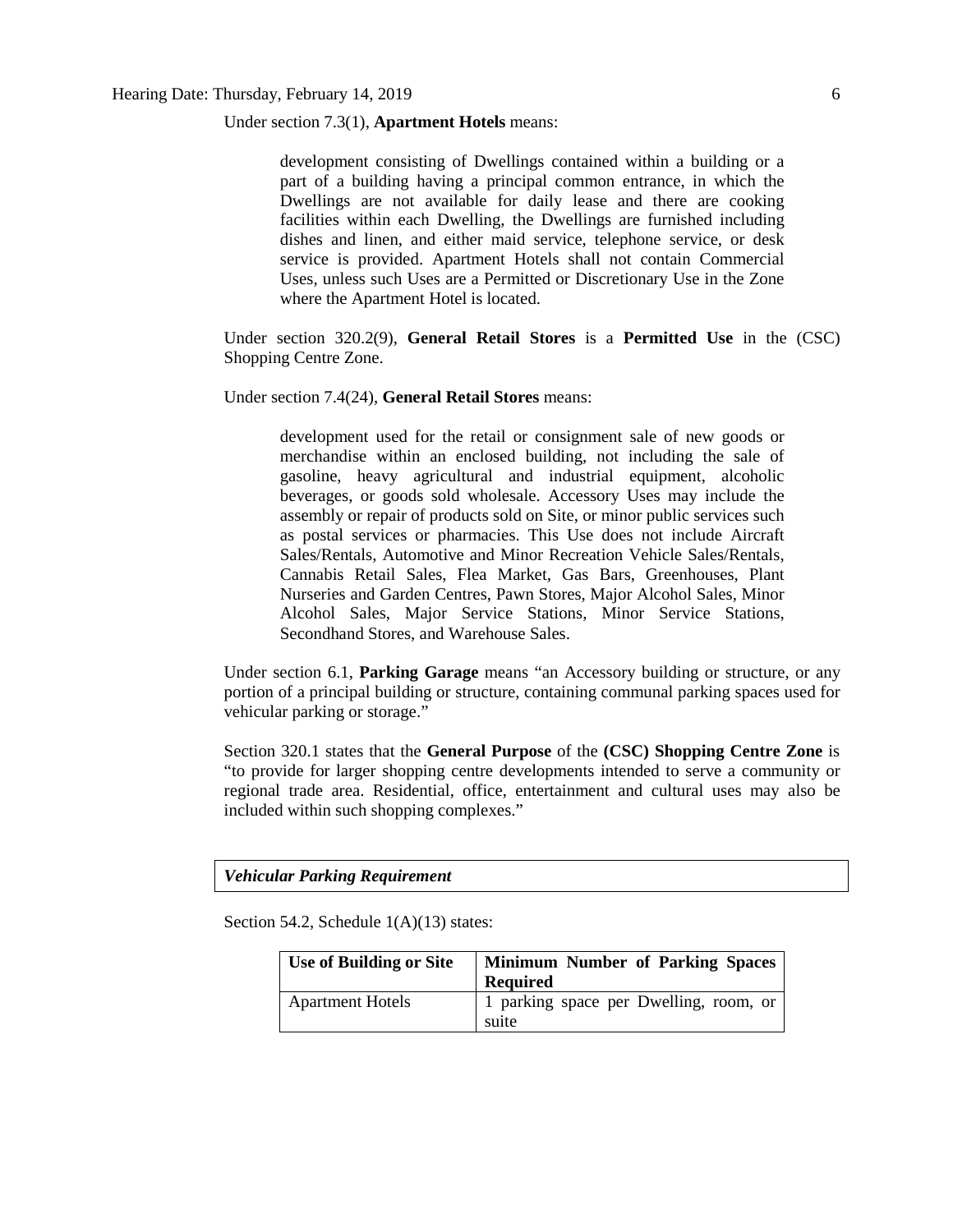# Hearing Date: Thursday, February 14, 2019 7

Section 54.2, Schedule  $1(A)(12)$  states:

| Any development within a Minimum Number of Parking<br>Commercial Use not listed Spaces Required<br>separately in this table, with a<br><b>Floor Area of:</b> |                                                     |
|--------------------------------------------------------------------------------------------------------------------------------------------------------------|-----------------------------------------------------|
| less than $4\,500 \text{ m}^2$                                                                                                                               | 1 parking space per $\frac{40.0 \text{ m}^2}{2}$ of |
| a.                                                                                                                                                           | Floor Area                                          |

Under section 6.1, **Dwelling** means:

self contained unit comprised of one or more rooms accommodating sitting, sleeping, sanitary facilities, and a principal kitchen for food preparation, cooking, and serving. A Dwelling is used permanently or semi-permanently as a residence for a single Household.

Under section 6.1, **Floor Area** means:

the total Floor Area of the building or structure, contained within the outside surface of the exterior and Basement walls, provided that in the case of a wall containing windows, the glazing line of windows may be used.

## **Development Officer's Determination**

**1. Parking - The site has 75 parking spaces, instead of 81, a deficiency of 6 parking spaces. (Section 54.2 and Schedule 1(A))**  [unedited]

#### *Loading Spaces Requirement*

Section 54.4, Schedule 3 provides the following with respect to Loading Spaces:

| Use of Building or<br><b>Site</b>  | Total Floor Area of<br><b>Building</b>            | <b>Minimum Number</b><br>of loading Spaces<br><b>Required</b> |
|------------------------------------|---------------------------------------------------|---------------------------------------------------------------|
| 1. Any development                 | Less than 465 $m2$                                |                                                               |
| within<br>the                      |                                                   |                                                               |
| Commercial<br><sub>or</sub>        | 465 $\text{m}^2$ to 2 300 m2                      | 2                                                             |
| Industrial<br>Use                  |                                                   |                                                               |
| Classes, excluding                 | Each                                              | 1 additional                                                  |
| Professional.                      | additional $2.300 \text{ m}^2$ ,<br><sub>or</sub> |                                                               |
| Financial and Office               | fraction thereof                                  |                                                               |
| <b>Support Services</b>            |                                                   |                                                               |
| 2. Any development                 | Up to $2800 \text{ m}^2$                          |                                                               |
| within<br>the                      |                                                   |                                                               |
| Residential-Related,               | Each                                              | 1 additional                                                  |
| Services<br>Basic<br><sub>or</sub> | additional $2800 \text{ m}^2$ or                  |                                                               |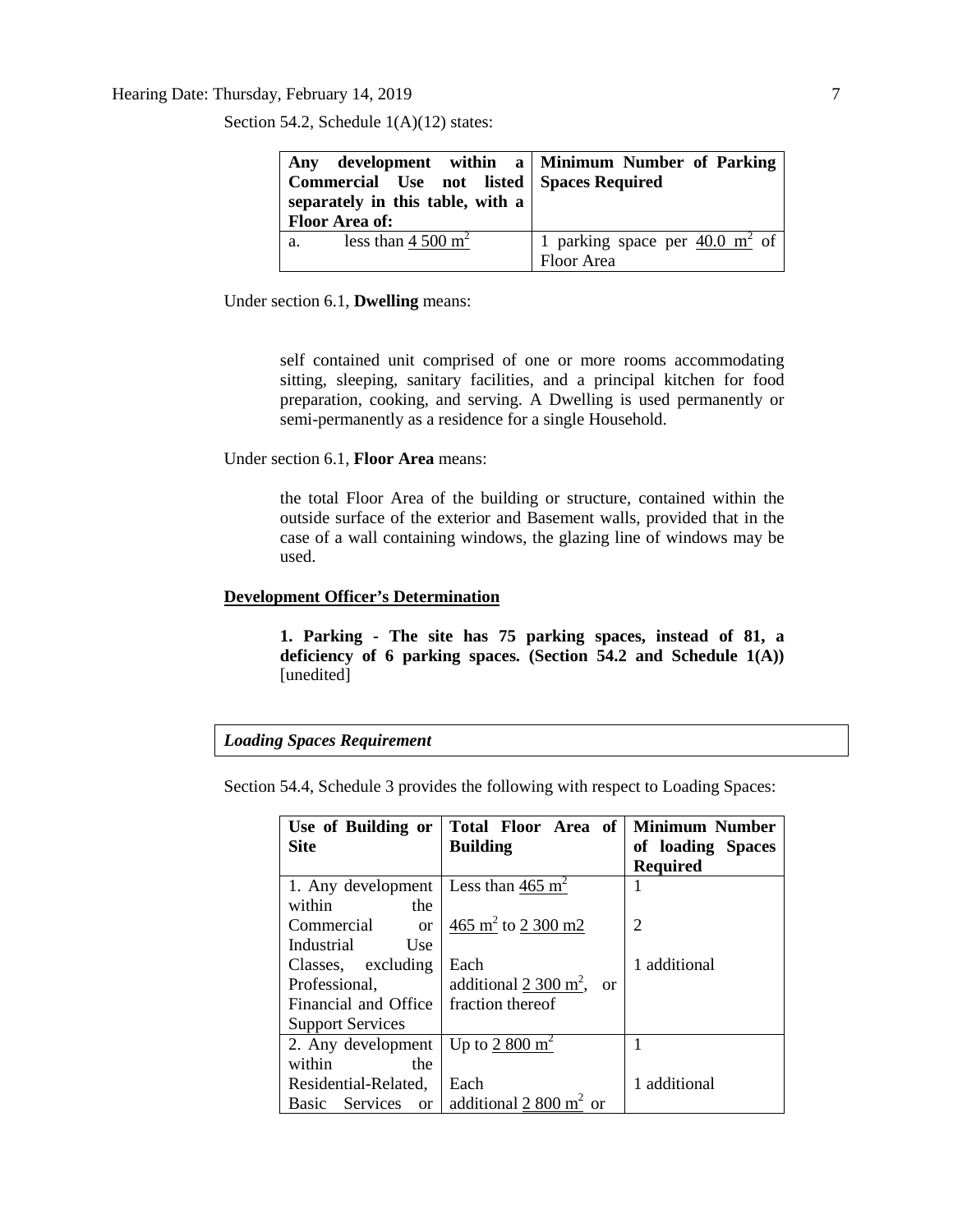Hearing Date: Thursday, February 14, 2019 8

| Community,                  | fraction thereof |  |
|-----------------------------|------------------|--|
| Educational,                |                  |  |
| Recreational<br>and         |                  |  |
| <b>Cultural Service Use</b> |                  |  |
| Classes<br>and              |                  |  |
| Professional,               |                  |  |
| Financial and Office        |                  |  |
| Support Services,           |                  |  |
| excluding Limited           |                  |  |
| <b>Group Homes</b>          |                  |  |

# **Development Officer's Determination**

**2. Loading Space - There are 2 instead of 3 Loading Spaces. (Section 54.4.3).** [unedited]

*Discretionary Use*

**3. Discretionary Use - Apartment Hotels is approved as a Discretionary Use (Section 320.3.2).** [unedited]

*Previous Subdivision and Development Appeal Board Decision*

| <b>Application Number</b> | <b>Description</b>                           | <b>Decision</b>               |
|---------------------------|----------------------------------------------|-------------------------------|
| SDAB-D-17-046             | To install a Freestanding                    | March 17, 2017; The appeal is |
|                           | Minor Digital Off-premises                   | ALLOWED and the decision      |
|                           | Sign $(6.1 \text{ m x } 3 \text{ m}$ -facing | of the Development Authority  |
|                           | $E/W$ ).                                     | is<br>REVOKED.<br>The         |
|                           |                                              | development is GRANTED as     |
|                           |                                              | applied for to<br>the         |
|                           |                                              | Development Authority,        |
|                           |                                              | subject to CONDITIONS.        |

# Notice to Applicant/Appellant

Provincial legislation requires that the Subdivision and Development Appeal Board issue its official decision in writing within fifteen days of the conclusion of the hearing.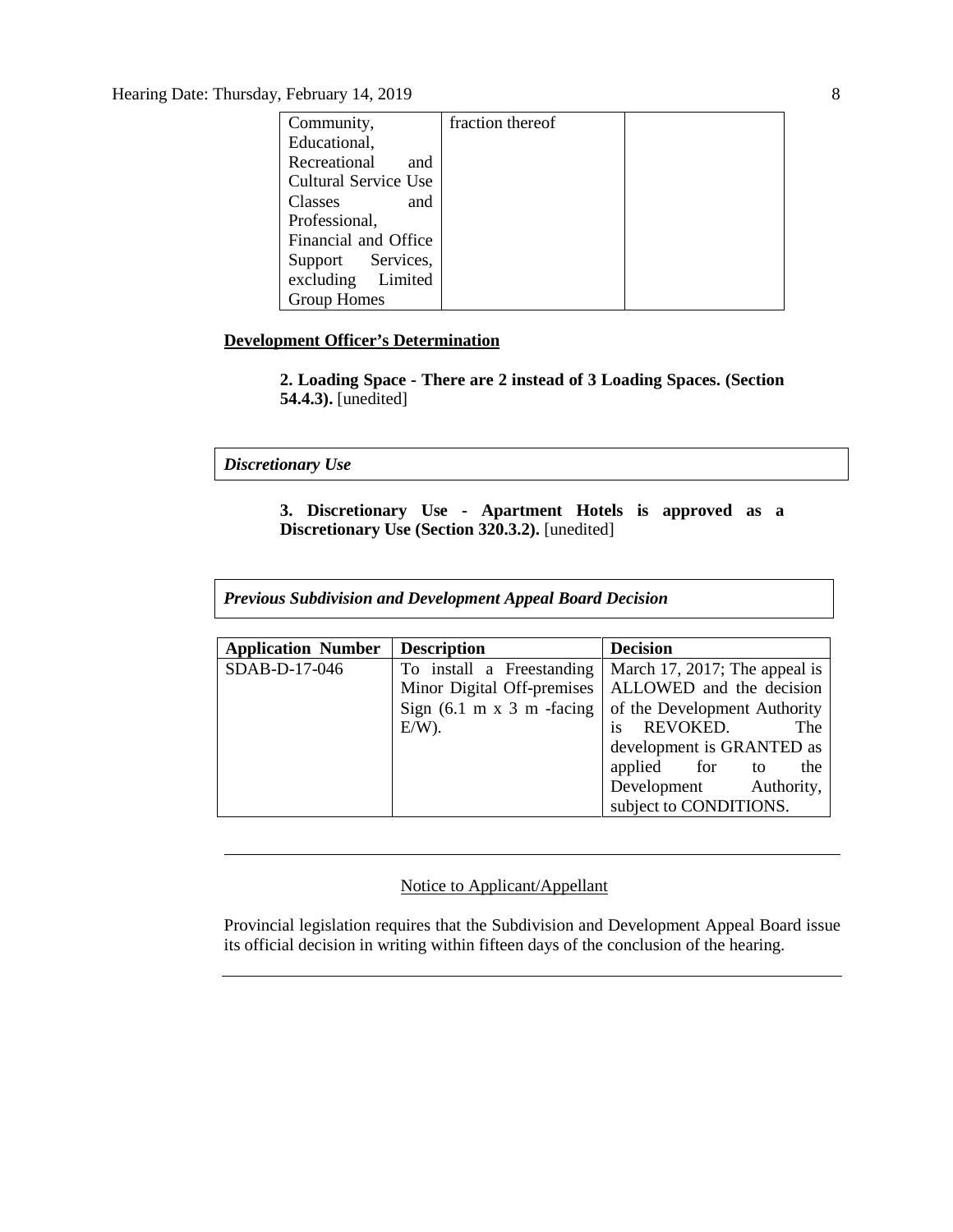| <b>Edmonton</b>                                                                                                                                                                                                                                        | Project Number: 266010257-006<br><b>Application Date:</b><br>OCT 11, 2018<br>Printed:<br>January 17, 2019 at 11:03 AM<br>Page:<br>1 of 4  |  |  |  |
|--------------------------------------------------------------------------------------------------------------------------------------------------------------------------------------------------------------------------------------------------------|-------------------------------------------------------------------------------------------------------------------------------------------|--|--|--|
| <b>Major Development Permit</b>                                                                                                                                                                                                                        |                                                                                                                                           |  |  |  |
| This document is a record of a Development Permit application, and a record of the decision for the undertaking described below, subject to<br>the limitations and conditions of this permit, of the Edmonton Zoning Bylaw 12800 as amended.           |                                                                                                                                           |  |  |  |
| Applicant<br>Property Address(es) and Legal Description(s)<br>17104 - 90 AVENUE NW                                                                                                                                                                     |                                                                                                                                           |  |  |  |
|                                                                                                                                                                                                                                                        | Plan 8220508 Blk 30 Lot 9                                                                                                                 |  |  |  |
|                                                                                                                                                                                                                                                        | <b>Specific Address(es)</b>                                                                                                               |  |  |  |
|                                                                                                                                                                                                                                                        | Suite:<br>17128 - 90 AVENUE NW                                                                                                            |  |  |  |
|                                                                                                                                                                                                                                                        | Entryway: 17104 - 90 AVENUE NW                                                                                                            |  |  |  |
|                                                                                                                                                                                                                                                        | Entryway: 17108 - 90 AVENUE NW                                                                                                            |  |  |  |
|                                                                                                                                                                                                                                                        | Entryway: 17112 - 90 AVENUE NW                                                                                                            |  |  |  |
|                                                                                                                                                                                                                                                        | Entryway: 17116 - 90 AVENUE NW                                                                                                            |  |  |  |
|                                                                                                                                                                                                                                                        | Entryway: 17120 - 90 AVENUE NW                                                                                                            |  |  |  |
|                                                                                                                                                                                                                                                        | Entryway: 17128 - 90 AVENUE NW                                                                                                            |  |  |  |
|                                                                                                                                                                                                                                                        | Building: 17104 - 90 AVENUE NW                                                                                                            |  |  |  |
| <b>Scope of Permit</b><br>To change the use of 27 units of Apartment Housing (9-1 bedroom, and 18-2 bedroom Dwellings) to 48 units of Apartment Hotel,<br>the Building design, increase height, increase parking garage size) to an approved Building. | increase the height, and amend the floor layout (parking garage, 1-4 storeys), and to construct exterior and interior alterations (change |  |  |  |
| <b>Permit Details</b>                                                                                                                                                                                                                                  |                                                                                                                                           |  |  |  |
|                                                                                                                                                                                                                                                        |                                                                                                                                           |  |  |  |
| Class of Permit: Class B                                                                                                                                                                                                                               | Contact Person:                                                                                                                           |  |  |  |
| Gross Floor Area (sq.m.): 220.5<br>New Sewer Service Required: Y                                                                                                                                                                                       | Lot Grading Needed?: N/A<br>NumberOfMainFloorDwellings: 0                                                                                 |  |  |  |
| Site Area (sq. m.): 4043.45                                                                                                                                                                                                                            | Stat. Plan Overlay/Annex Area: (none)                                                                                                     |  |  |  |
| I/We certify that the above noted details are correct.                                                                                                                                                                                                 |                                                                                                                                           |  |  |  |
|                                                                                                                                                                                                                                                        |                                                                                                                                           |  |  |  |
| Applicant signature:                                                                                                                                                                                                                                   |                                                                                                                                           |  |  |  |
| <b>Development Permit Decision</b>                                                                                                                                                                                                                     |                                                                                                                                           |  |  |  |
| Approved                                                                                                                                                                                                                                               |                                                                                                                                           |  |  |  |
| Issue Date: Dec 20, 2018 Development Authority: ADAMS, PAUL                                                                                                                                                                                            |                                                                                                                                           |  |  |  |
|                                                                                                                                                                                                                                                        |                                                                                                                                           |  |  |  |
|                                                                                                                                                                                                                                                        |                                                                                                                                           |  |  |  |
|                                                                                                                                                                                                                                                        |                                                                                                                                           |  |  |  |
|                                                                                                                                                                                                                                                        |                                                                                                                                           |  |  |  |
|                                                                                                                                                                                                                                                        |                                                                                                                                           |  |  |  |
|                                                                                                                                                                                                                                                        |                                                                                                                                           |  |  |  |
|                                                                                                                                                                                                                                                        |                                                                                                                                           |  |  |  |
|                                                                                                                                                                                                                                                        |                                                                                                                                           |  |  |  |
|                                                                                                                                                                                                                                                        |                                                                                                                                           |  |  |  |
|                                                                                                                                                                                                                                                        |                                                                                                                                           |  |  |  |
|                                                                                                                                                                                                                                                        |                                                                                                                                           |  |  |  |
|                                                                                                                                                                                                                                                        |                                                                                                                                           |  |  |  |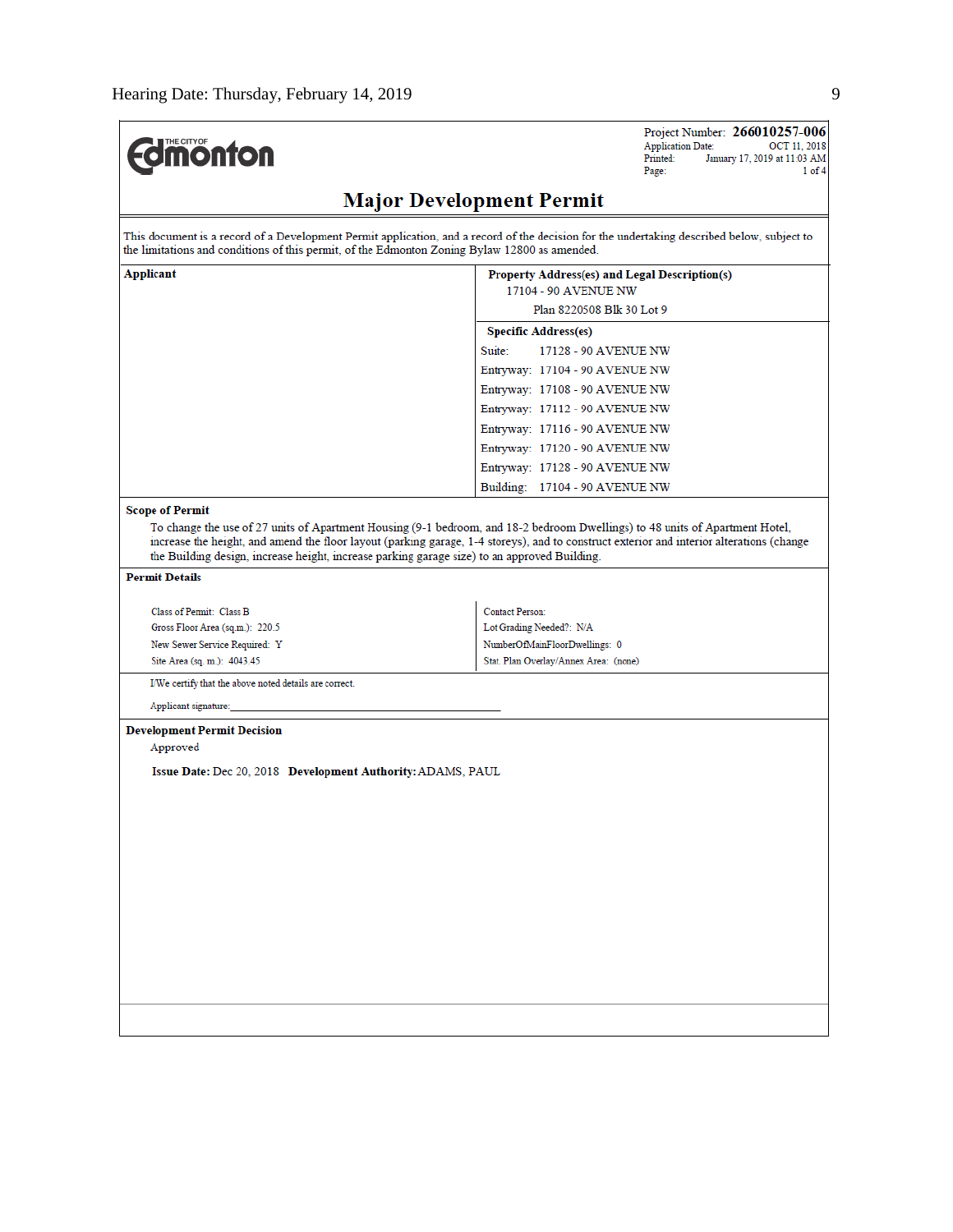$\overline{a}$ 

| <b>Imonton</b>                                                                                                                                                                                                                                                                                                                                                                                                                                                                                                                                                                                                                                                                                                                                                                                                                                                                                                                                                                                                                                                                                                                                                                                                                                                                                                                                       | Project Number: 266010257-006<br><b>Application Date:</b><br>OCT 11, 2018<br>January 17, 2019 at 11:03 AM<br>Printed:<br>$2$ of $4$<br>Page: |
|------------------------------------------------------------------------------------------------------------------------------------------------------------------------------------------------------------------------------------------------------------------------------------------------------------------------------------------------------------------------------------------------------------------------------------------------------------------------------------------------------------------------------------------------------------------------------------------------------------------------------------------------------------------------------------------------------------------------------------------------------------------------------------------------------------------------------------------------------------------------------------------------------------------------------------------------------------------------------------------------------------------------------------------------------------------------------------------------------------------------------------------------------------------------------------------------------------------------------------------------------------------------------------------------------------------------------------------------------|----------------------------------------------------------------------------------------------------------------------------------------------|
| <b>Major Development Permit</b>                                                                                                                                                                                                                                                                                                                                                                                                                                                                                                                                                                                                                                                                                                                                                                                                                                                                                                                                                                                                                                                                                                                                                                                                                                                                                                                      |                                                                                                                                              |
| <b>Subject to the Following Conditions</b><br>1. PRIOR TO THE RELEASE OF DRAWINGS FOR BUILDING PERMIT REVIEW, the applicant or property owner shall pay a<br>Sanitary Sewer Trunk Charge fee of \$24423.00. All assessments are based upon information currently available to the City. The<br>SSTC charges are quoted for the calendar year in which the development permit is granted. The final applicable rate is subject to<br>change based on the year in which the payment is collected by the City of Edmonton.                                                                                                                                                                                                                                                                                                                                                                                                                                                                                                                                                                                                                                                                                                                                                                                                                              |                                                                                                                                              |
| 2. PRIOR TO THE RELEASE OF DRAWINGS FOR BUILDING PERMIT REVIEW the owner must register an easement through<br>the adjacent west property, as shown on Enclosure I, for the provision of waste services. The easement is required to accommodate<br>waste services vehicles entering the site from the neighbouring west access. An unobstructed drive aisle connection must be<br>maintained. The City of Edmonton will be a party to this easement, and the easement must stipulate that the owner may not<br>discharge the easement without the express written consent of the City of Edmonton. The City's Law Branch will prepare the<br>easement documents. The owner must contact Matthew Bennett of the City of Edmonton Law Branch<br>$(mathew.bennett2@edmonton.ca)$ to obtain a fillable form of the draft easement document, a sample of which is attached as<br>Enclosure II. The owner must complete the easement document details and return the signed easement to the Law Branch. The City<br>will review and execute the agreement, and the fully executed easement will then be returned to the owner who is required to<br>register the easement on all affected Certificates of Title and provide proof of the easement registration to the Development Planner<br>PRIOR to the release of the drawings for the Building Permit. |                                                                                                                                              |
| A) Access to the subject site from 90 Avenue exists, as shown on Enclosure I. Any modification to the existing access requires the<br>review and approval of Subdivision Planning. No additional access will be permitted to 90 Avenue.                                                                                                                                                                                                                                                                                                                                                                                                                                                                                                                                                                                                                                                                                                                                                                                                                                                                                                                                                                                                                                                                                                              |                                                                                                                                              |
| B) Pedestrian connections including applicable curb ramps must be provided on site from the building entrances to the public<br>sidewalk, as shown on Enclosure I. The proposed sidewalk connection to the public sidewalk is acceptable to Subdivision Planning.                                                                                                                                                                                                                                                                                                                                                                                                                                                                                                                                                                                                                                                                                                                                                                                                                                                                                                                                                                                                                                                                                    |                                                                                                                                              |
| C) No objects are permitted to encroach onto, over or under road right-of-way, as shown on Enclosure I.                                                                                                                                                                                                                                                                                                                                                                                                                                                                                                                                                                                                                                                                                                                                                                                                                                                                                                                                                                                                                                                                                                                                                                                                                                              |                                                                                                                                              |
| D) There may be utilities within road right-of-way not specified that must be considered during construction. The owner/applicant<br>is responsible for the location of all underground and above ground utilities and maintaining required clearances as specified by the<br>utility companies. Alberta One-Call (1-800-242-3447) and Shaw Cable (1-866-344-7429; www.digshaw.ca) should be contacted at<br>least two weeks prior to the work beginning to have utilities located. Any costs associated with relocations and/or removals shall be<br>at the expense of the owner/applicant.                                                                                                                                                                                                                                                                                                                                                                                                                                                                                                                                                                                                                                                                                                                                                         |                                                                                                                                              |
| E) Garbage bins must be located so that all turning maneuvers for the waste management vehicles are accommodated on site. It will<br>be the responsibility of property owner/management to keep the collection area clear at all times. We also recommend<br>paint/signage to prevent or minimize the possibility of vehicle parking in this area.                                                                                                                                                                                                                                                                                                                                                                                                                                                                                                                                                                                                                                                                                                                                                                                                                                                                                                                                                                                                   |                                                                                                                                              |
| F) Any hoarding or construction taking place on road right-of-way requires an OSCAM (On-Street Construction and Maintenance)<br>permit. OSCAM permit applications require Transportation Management Plan (TMP) information. The TMP must include:<br>• the start/finish date of project;<br>· accommodation of pedestrians and vehicles during construction;<br>. confirmation of lay down area within legal road right of way if required;<br>• and to confirm if crossing the sidewalk and/or boulevard is required to temporarily access the site.<br>It should be noted that the hoarding must not damage boulevard trees. The owner or Prime Contractor must apply for an OSCAM<br>online at:<br>https://www.edmonton.ca/business_economy/licences_permits/oscam-permit-request.aspx                                                                                                                                                                                                                                                                                                                                                                                                                                                                                                                                                            |                                                                                                                                              |
| and.                                                                                                                                                                                                                                                                                                                                                                                                                                                                                                                                                                                                                                                                                                                                                                                                                                                                                                                                                                                                                                                                                                                                                                                                                                                                                                                                                 |                                                                                                                                              |
| https://www.edmonton.ca/documents/ConstructionSafety.pdf                                                                                                                                                                                                                                                                                                                                                                                                                                                                                                                                                                                                                                                                                                                                                                                                                                                                                                                                                                                                                                                                                                                                                                                                                                                                                             |                                                                                                                                              |
| G) Any sidewalk or boulevard damage occurring as a result of construction traffic must be restored to the satisfaction of<br>Development Inspections, as per Section 15.5(f) of the Zoning Bylaw. All expenses incurred for repair are to be borne by the owner.                                                                                                                                                                                                                                                                                                                                                                                                                                                                                                                                                                                                                                                                                                                                                                                                                                                                                                                                                                                                                                                                                     |                                                                                                                                              |
| 3. The Site shall comply with the approved Landscaping Plan and Landscaping Conditions in Development Permit #266010257-                                                                                                                                                                                                                                                                                                                                                                                                                                                                                                                                                                                                                                                                                                                                                                                                                                                                                                                                                                                                                                                                                                                                                                                                                             |                                                                                                                                              |
|                                                                                                                                                                                                                                                                                                                                                                                                                                                                                                                                                                                                                                                                                                                                                                                                                                                                                                                                                                                                                                                                                                                                                                                                                                                                                                                                                      |                                                                                                                                              |
|                                                                                                                                                                                                                                                                                                                                                                                                                                                                                                                                                                                                                                                                                                                                                                                                                                                                                                                                                                                                                                                                                                                                                                                                                                                                                                                                                      |                                                                                                                                              |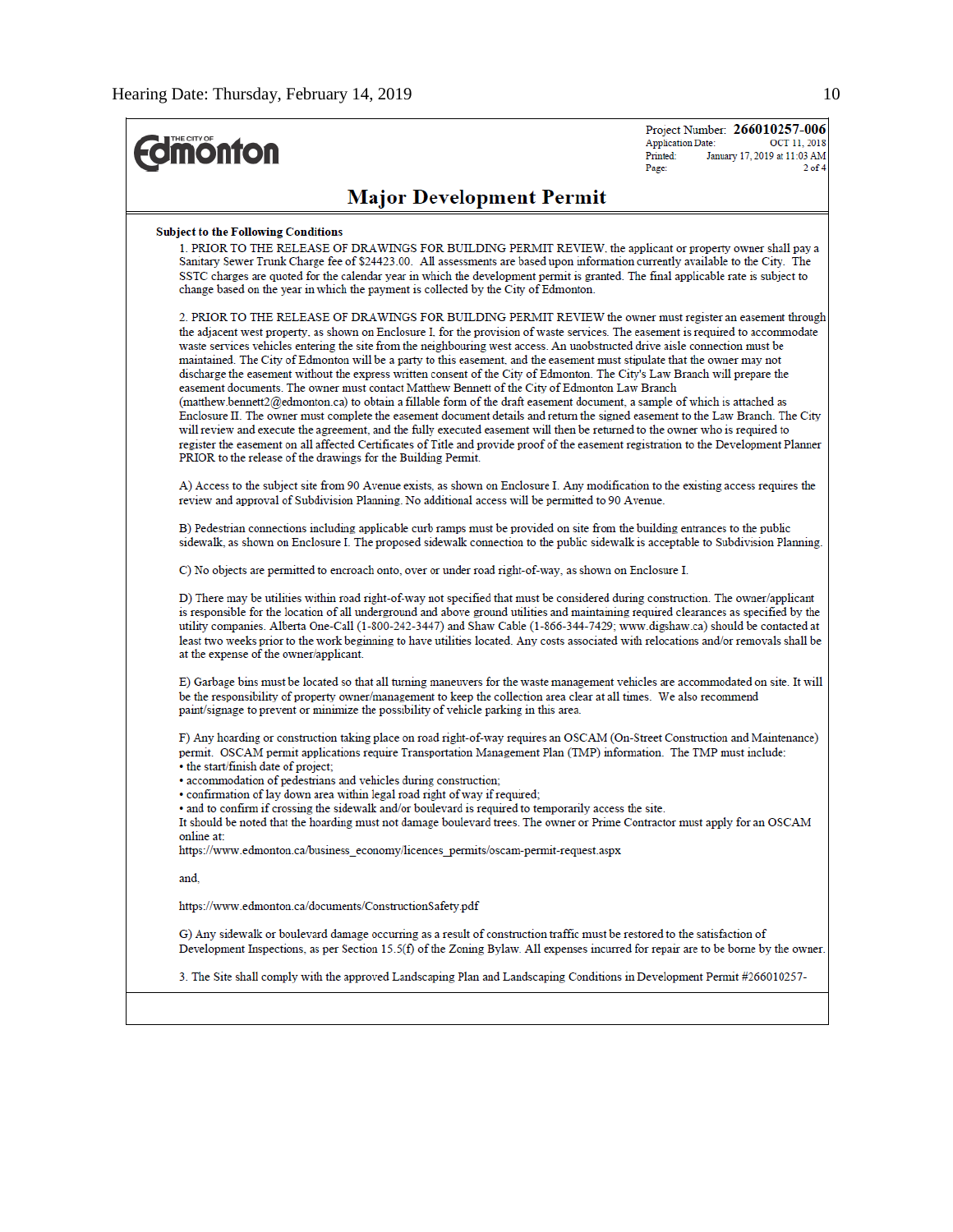

Project Number: 266010257-006 OCT 11, 2018 **Application Date:** Printed: January 17, 2019 at 11:03 AM Page:  $3$  of  $4$ 

# **Major Development Permit**

#### 002

4. All required parking and loading facilities shall only be used for the purpose of accommodating the vehicles of clients, customers, employees, members, residents or visitors in connection with the building or Use for which the parking and loading facilities are provided, and the parking and loading facilities shall not be used for driveways, access or egress, commercial repair work, display, sale or storage of goods of any kind. (Reference Section 54.1.1.c)

5. The off-street parking, loading and unloading (including aisles or driveways) shall be hardsurfaced, curbed, drained and maintained in accordance to Section 54.6.

6. No parking, loading, storage, trash collection, outdoor service or display area shall be permitted within an approved Setback. (Reference 320.4.5)

7. Bicycle parking shall be provided in accordance to Section 54.3 and to the satisfaction of the Development Officer.

8. Any outdoor lighting for any development shall be located and arranged so that no direct rays of light are directed at any adjoining properties, or interfere with the effectiveness of any traffic control devices. (Reference Section 51)

9. Trash collection and loading areas shall be screened from view from any adjacent Sites and public roadways, to the satisfaction of the Development Officer. (Reference Section 320.4.5)

10. The attic space above the fourth storey shall only be used for mechanical or electrical equipment servicing the development, shall not be connected to the fourth storey by a stair case, and shall not be used in any way as operational space including but not limited to storage, dwellings, amenity space, or business floor area.

#### **ADVISEMENTS:**

a. This Development Permit is NOT valid until the Notification Period expires in accordance to Section 21.1. (Reference Section  $17.1)$ 

b. This Development Permit is NOT a Business Licence. A separate application must be made for a Business Licence. Please contact the 311 Call Centre (780-442-5311) for further information.

c. Signs require separate Development Applications.

d. A building permit is required for any construction or change in Use of a building. For a building permit, and prior to the plans examination review, you require construction drawings and the payment of fees. Please contact the 311 Call Centre (780-442-5311) for further information.

e. The City of Edmonton does not conduct independent environmental checks of land within the City. If you are concerned about the suitability of this property for any purpose, you should conduct your own tests and reviews. The City of Edmonton, in issuing this Development Permit, makes no representations and offers no warranties as to the suitability of the property for any purpose or as to the presence or absence of any environmental contaminants on the property.

f. An approved Development Permit means that the proposed development has been reviewed against the provisions of this bylaw. It does not remove obligations to conform with other legislation, bylaws or land title instruments including, but not limited to, the Municipal Government Act, the Safety Codes Act or any caveats, restrictive covenants or easements that might be attached to the Site. (Reference Section 5.2)

g. Unless otherwise stated, all above references to section numbers refer to the authority under the Edmonton Zoning Bylaw 12800 as amended.

h. Upon the first Development Permit Inspection and determination that landscape construction has been completed in compliance with the approved Landscape Plan, 20% of the approved Guaranteed Landscape Security shall be collected and retained for a period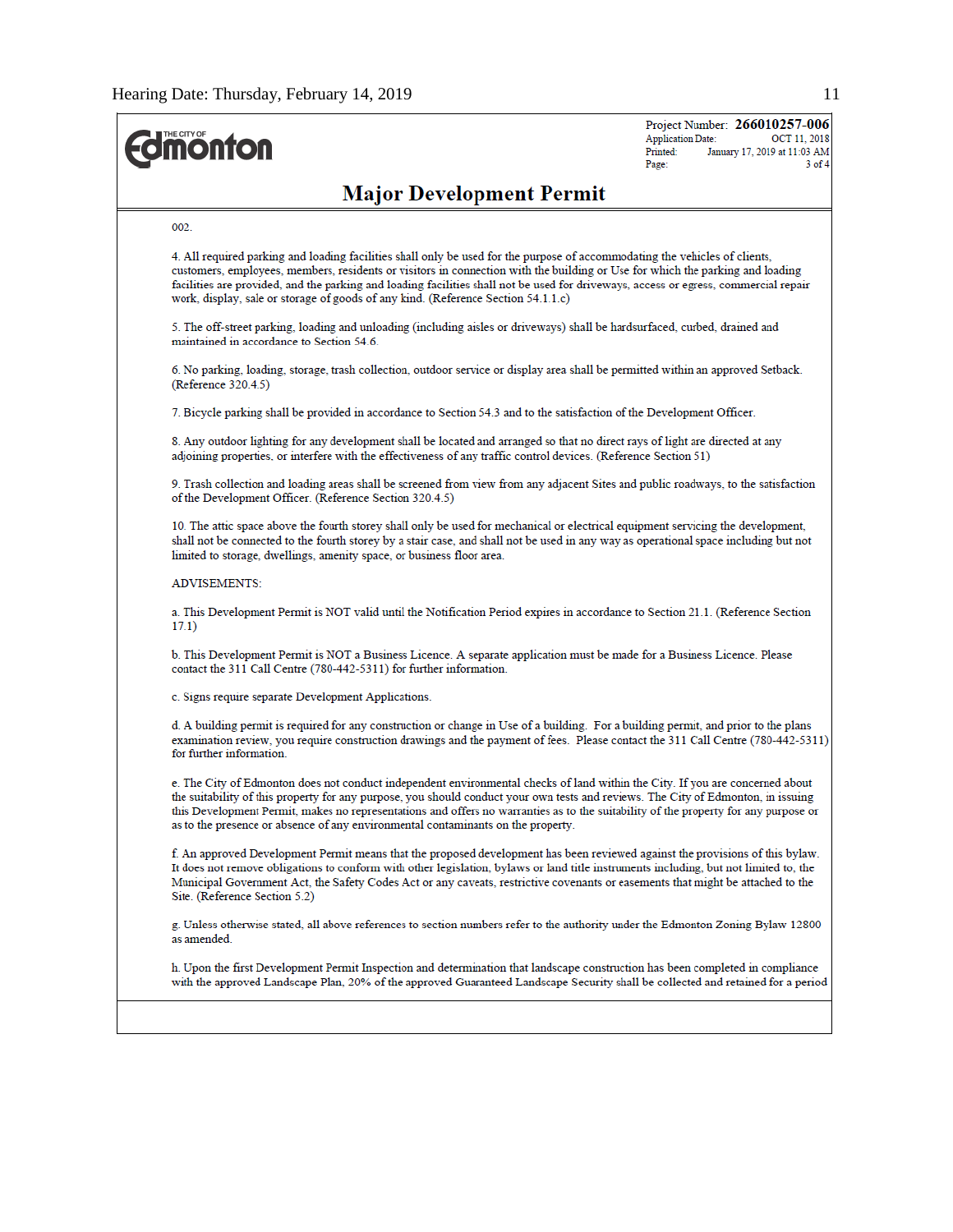| <b>monton</b>                                                                                 |                                                                                                                                    |                           |                                 | Project Number: 266010257-006<br><b>Application Date:</b><br>OCT 11, 2018<br>Printed:<br>January 17, 2019 at 11:03 AM<br>Page:<br>4 of 4                                                                                                                              |  |  |  |
|-----------------------------------------------------------------------------------------------|------------------------------------------------------------------------------------------------------------------------------------|---------------------------|---------------------------------|-----------------------------------------------------------------------------------------------------------------------------------------------------------------------------------------------------------------------------------------------------------------------|--|--|--|
|                                                                                               |                                                                                                                                    |                           | <b>Major Development Permit</b> |                                                                                                                                                                                                                                                                       |  |  |  |
| of 24 months from the date of first Development Permit Inspection.                            |                                                                                                                                    |                           |                                 |                                                                                                                                                                                                                                                                       |  |  |  |
| Security value.                                                                               |                                                                                                                                    |                           |                                 | i. Sites that are not completed or are not compliant with approved Landscape Plans at the first Development Permit Inspection, shall<br>be required to submit a Security for incomplete work, up to and including the full value of the approved Guaranteed Landscape |  |  |  |
| over point.                                                                                   | j. The applicant is advised that more than a 12% difference in the ramp slope may result in vehicles "bottoming out" at the break- |                           |                                 |                                                                                                                                                                                                                                                                       |  |  |  |
| <b>Variances</b>                                                                              |                                                                                                                                    |                           |                                 | 1. Parking - The site has 75 parking spaces, instead of 81, a deficiency of 6 parking spaces. (Section 54.2 and Schedule 1(A))                                                                                                                                        |  |  |  |
| 2. Loading Space - There are 2 instead of 3 Loading Spaces. (Section 54.4.3).                 |                                                                                                                                    |                           |                                 |                                                                                                                                                                                                                                                                       |  |  |  |
| 3. Discretionary Use - Apartment Hotels is approved as a Discretionary Use (Section 320.3.2). |                                                                                                                                    |                           |                                 |                                                                                                                                                                                                                                                                       |  |  |  |
| <b>Rights of Appeal</b><br>Amendment Act.                                                     |                                                                                                                                    |                           |                                 | This approval is subject to the right of appeal as outlined in Chapter 24, Section 683 through 689 of the Municipal Government                                                                                                                                        |  |  |  |
| Notice Period Begins: Dec 27, 2018                                                            |                                                                                                                                    | <b>Ends: Jan 17, 2019</b> |                                 |                                                                                                                                                                                                                                                                       |  |  |  |
| Fees                                                                                          | <b>Fee Amount</b>                                                                                                                  | <b>Amount Paid</b>        | Receipt#                        | <b>Date Paid</b>                                                                                                                                                                                                                                                      |  |  |  |
| Major Dev. Application Fee                                                                    | \$948.00                                                                                                                           | \$948.00                  | 05416911,0545329                | Nov 01, 2018                                                                                                                                                                                                                                                          |  |  |  |
| Sanitary Sewer Trunk Fund 2012+<br>Dev. Application Fee # of dwelling                         | \$24,423.00<br>\$1,275.00                                                                                                          |                           |                                 |                                                                                                                                                                                                                                                                       |  |  |  |
| units                                                                                         |                                                                                                                                    |                           |                                 |                                                                                                                                                                                                                                                                       |  |  |  |
| Total GST Amount:<br><b>Totals for Permit:</b>                                                | \$0.00                                                                                                                             |                           |                                 |                                                                                                                                                                                                                                                                       |  |  |  |
| (\$25,698.00 outstanding)                                                                     | \$26,646.00                                                                                                                        | \$948.00                  |                                 |                                                                                                                                                                                                                                                                       |  |  |  |
|                                                                                               |                                                                                                                                    |                           |                                 |                                                                                                                                                                                                                                                                       |  |  |  |
|                                                                                               |                                                                                                                                    |                           |                                 |                                                                                                                                                                                                                                                                       |  |  |  |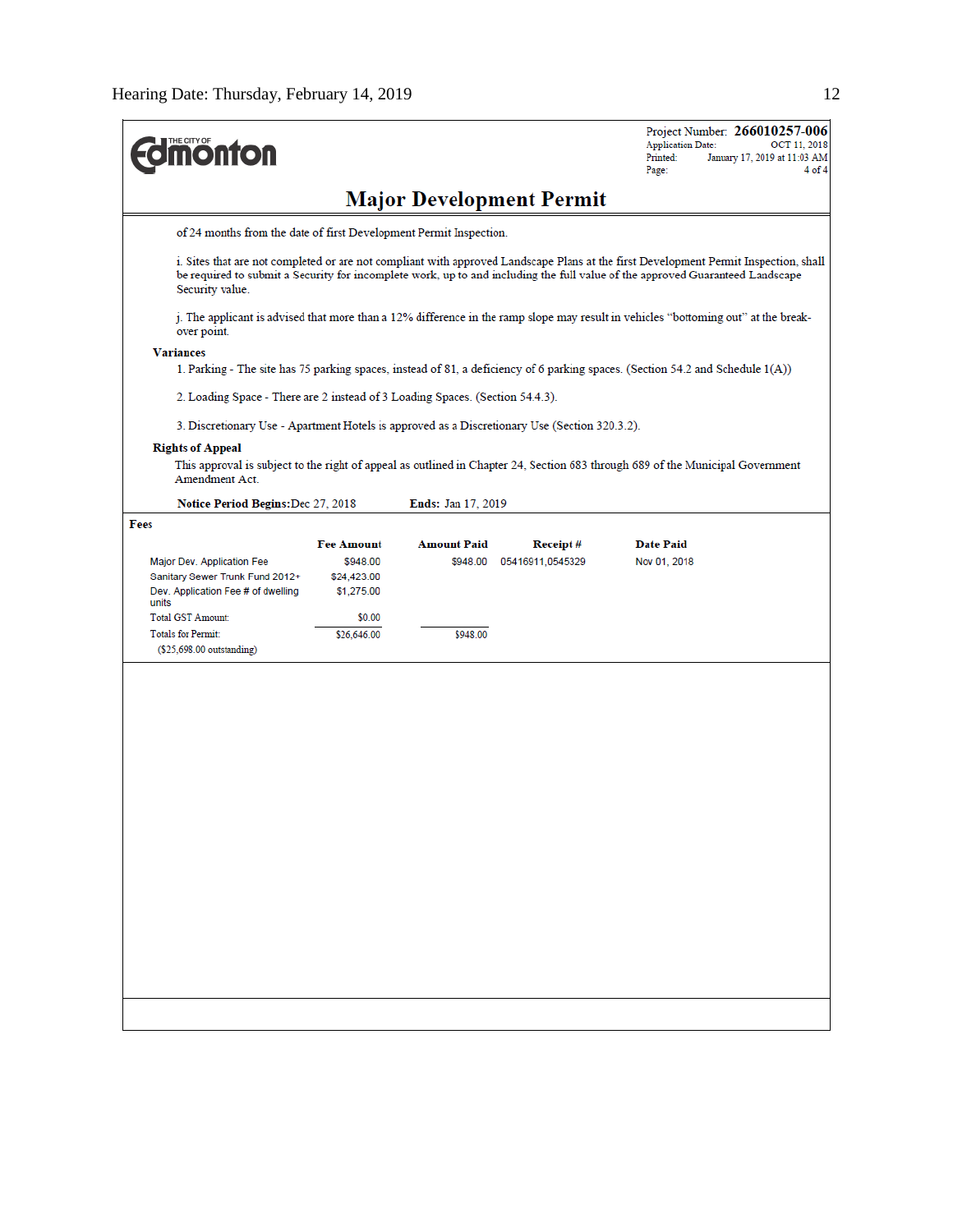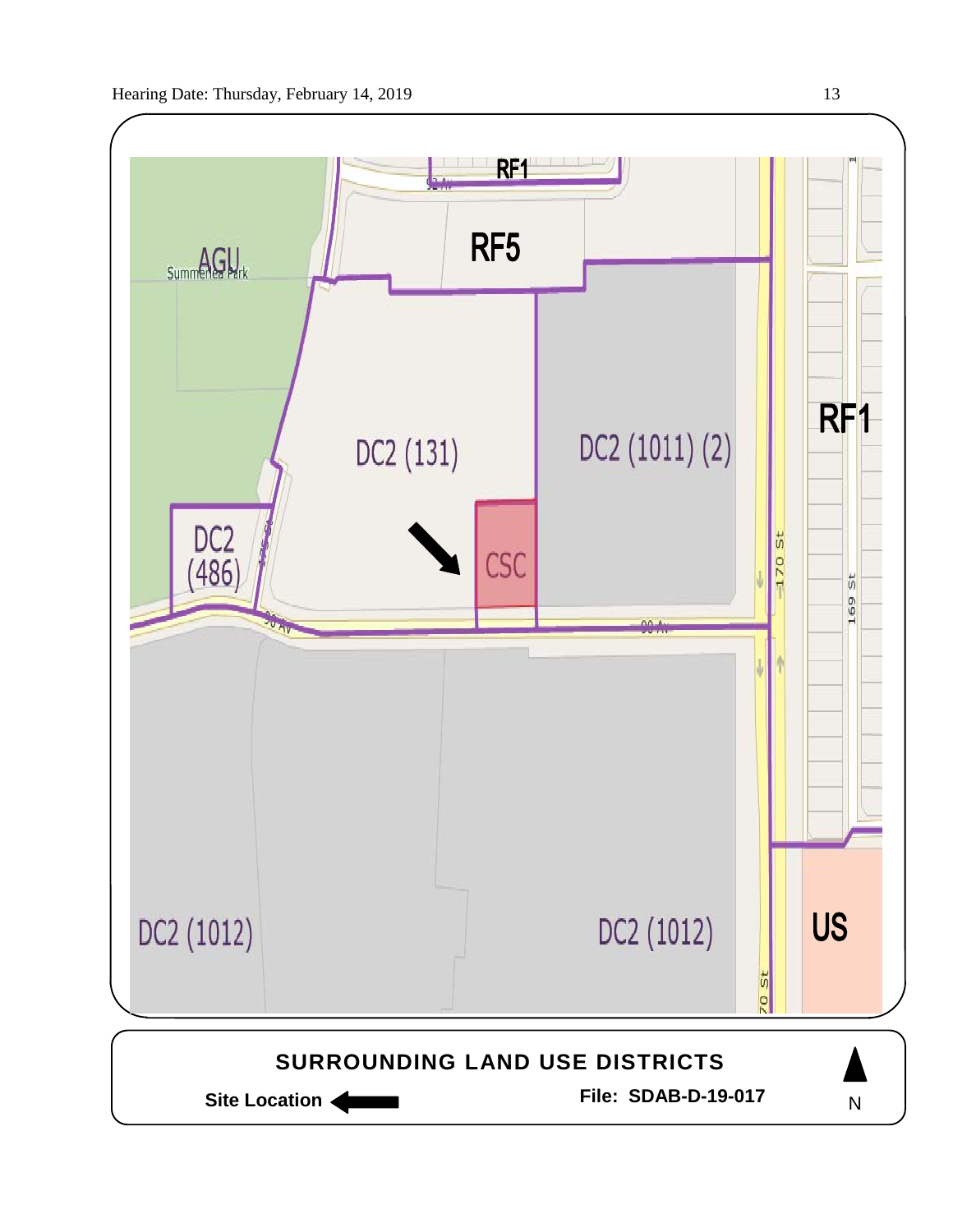| AN APPEAL FROM THE DECISION OF THE DEVELOPMENT OFFICER                                                                                   |
|------------------------------------------------------------------------------------------------------------------------------------------|
|                                                                                                                                          |
| 296619983-001                                                                                                                            |
| Convert a Single Detached House to a<br>Childcare Service (maximum 30 Children)<br>and to construct interior and exterior<br>alterations |
| Refused                                                                                                                                  |
| January 4, 2019                                                                                                                          |
| January 17, 2019                                                                                                                         |
| 3404 - 106 Street NW                                                                                                                     |
| Plan 7620138 Blk 6 Lot 102                                                                                                               |
| (RF1) Single Detached Residential Zone                                                                                                   |
| Mature Neighbourhood Overlay                                                                                                             |
| Duggan Neighbourhood Area Structure<br>Plan                                                                                              |
|                                                                                                                                          |

# *Grounds for Appeal*

The Appellant provided the following reasons for appealing the decision of the Development Authority:

We would like to appeal your refusal decision on our discretionary application for the above referred project on the following grounds:

·The purpose of the project is to provide child care service to the neighborhood. Prior to the inception of the project, a survey was conducted by us within the neighborhood to determine the need of such a service. The result of the study was an overwhelming approval for the need of such a service and an unconditional signed letter of consent from the neighborhood residents was obtained and has been submitted with the application.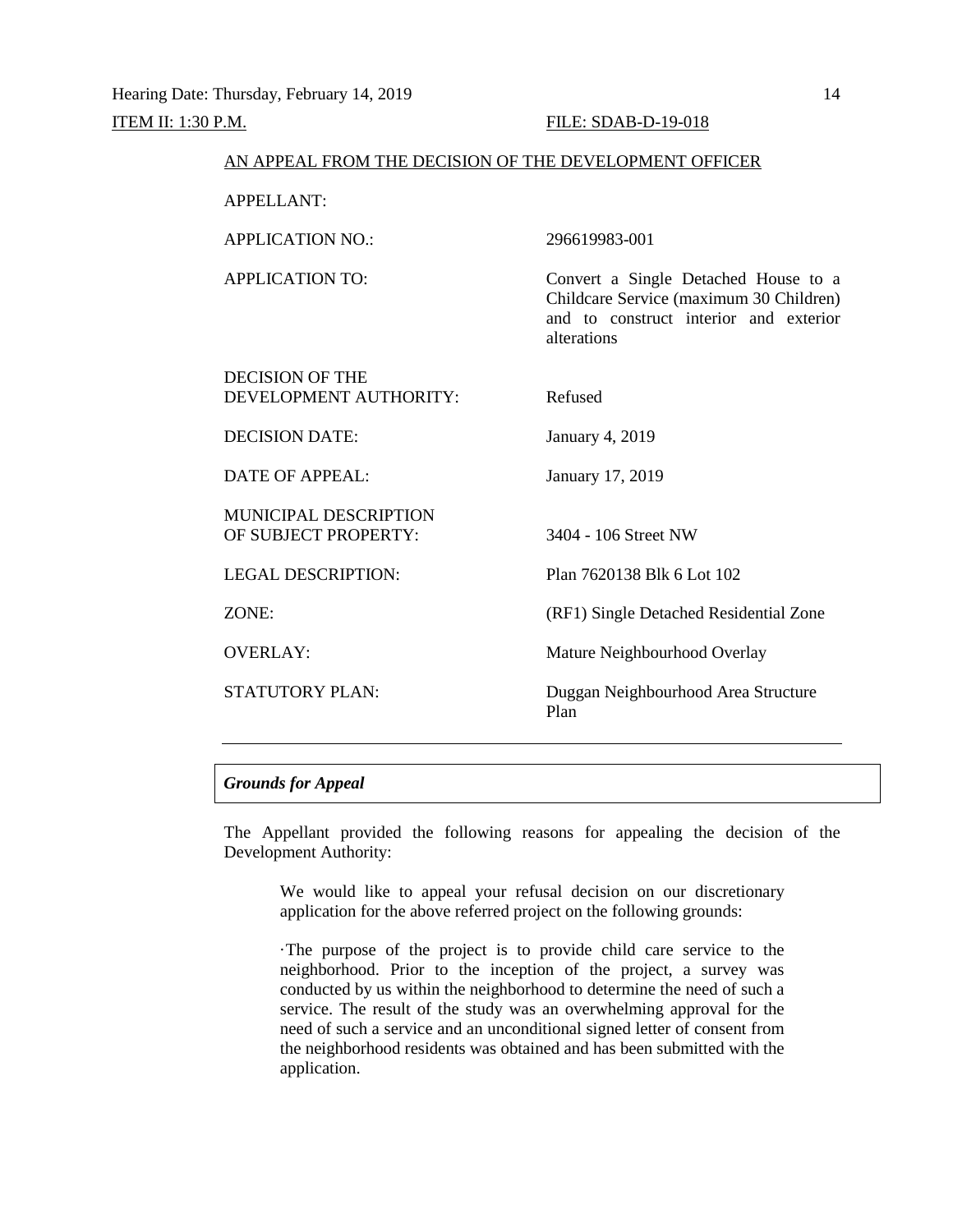·The development officer first concern for approval was the aesthetics change of the area; with the major concern being the principal outlook character of the building. We do not intend to change any outlook character of the existing building and are hence setback with this as one of the reason for refusal.

·We agree to the decision that the proposed parking design in the application, will result in the disruption of the movement of waste management trucks and will also be flagged by parking services as the turning of the stationary parking was utilizing the end turning lane circle setback area. We hence took our design back to the drawing board thinkolator with the aim of addressing this concern; and our design team have come up with an alternative approach which we feel will alleviate the planners concerns to a positive tone. Taking into consideration the planning officer's flow of thought, we have redesigned the entry of the parking in the lot and have also created an internal turning of the parking. All drop- offs facilities of the children and all stationary parking and turnings will be within our lot there by easing any reason for congestion of traffic in the city lane and also allowing free movement of the garbage trucks. Our car entrance to the lot has also been moved accordingly to meet the revised design ease of flow. A revised drawing and the old application design drawings are attached for your study and quick perusal.

·Further to above; our current business plan concept for the project was to provide collection and delivery pick up services to the children from the homes. We anticipate enrolling at least 20 of our maximum pupil enrolment within this program system. The concept seeks the use of two minivan shuttles and the two parking slots and a wide turning and drop off area in the design is allowed for keeping in mind this operation; thereby allowing for loading and offloading of the children within the yard in a completely safe mode. The other ten pupils we are targeting will be residing within a radius reach of 150 yards of the facility and thus believe that the parents will most likely walk the toddlers to the facility. IN any event even if the automobile mode is used our turning circle facilitates this drop off mode in the school away from the traffic flow.

·Further to that, the adjacent neighbor has given us an unconditional approval to allow the use of his property for two parking stalls, should any need arise for additional staff parking. This consent letter is attached for your ease of reference.

·The other concern of the officer was the capacity of the number of maximum students applied for. The total number of children proposed in the application is less than the maximum the current by law specification allows for. We have opted for a lesser number of 30 in our application, taking into consideration that the maximum permissible amount may result in the negative creation of congestion in parking, a concern that has already been cited by the development officer as his reason for refusal. Furthermore we now believe that, the revised proposed design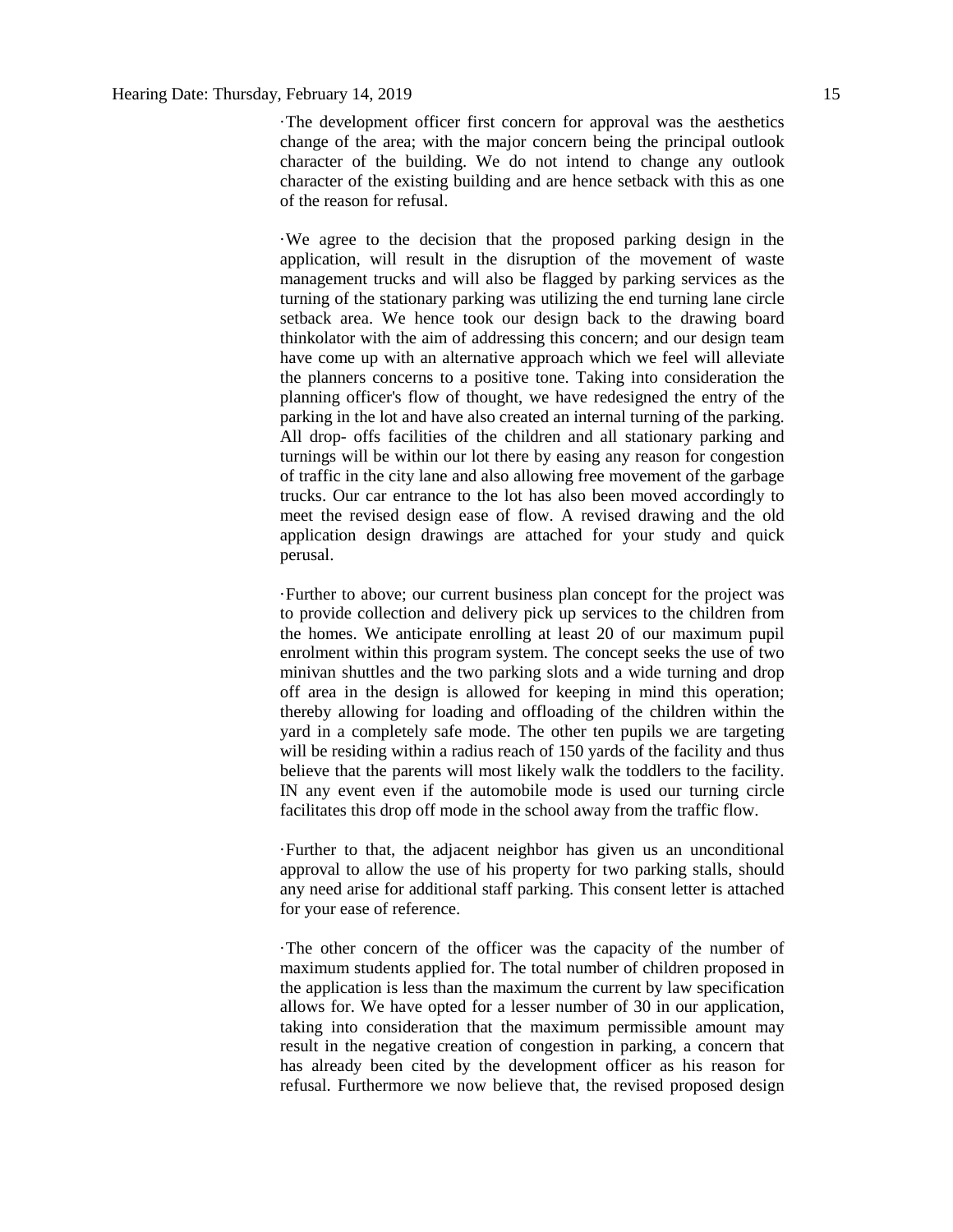and change of the parking location within the building will definitely not create any circulation loads on the current lane circulation movement.

·Lastly, we would like to address that all children drop off are from the lane side as this is the least used circulation traffic area. We believe that the impact of any slight increase in traffic flow in the lane will affect only the neighbours with whom we have already addressed the need of this facility and gotten their consent.

We trust the above discussion addresses the concerns raised by the Development Officer as reasons for refusal of our application and are through this letter seeking for a reconsideration of our application and be honored with an approval. Needless to mention, we are willing to work with the planning office to alleviate any further concerns they may have, and look forward to your decision of our appeal.

*General Matters*

# **Appeal Information:**

The *Municipal Government Act*, RSA 2000, c M-26 states the following:

## **Grounds for Appeal**

**685(1)** If a development authority

- (a) fails or refuses to issue a development permit to a person,
- (b) issues a development permit subject to conditions, or
- (c) issues an order under section 645,

the person applying for the permit or affected by the order under section 645 may appeal to the subdivision and development appeal board.

## **Appeals**

**686(1)** A development appeal to a subdivision and development appeal board is commenced by filing a notice of the appeal, containing reasons, with the board within 14 days,

- (a) in the case of an appeal made by a person referred to in section 685(1), after
	- (i) the date on which the person is notified of the order or decision or the issuance of the development permit,

#### **Hearing and Decision**

**687(3)** In determining an appeal, the subdivision and development appeal board

…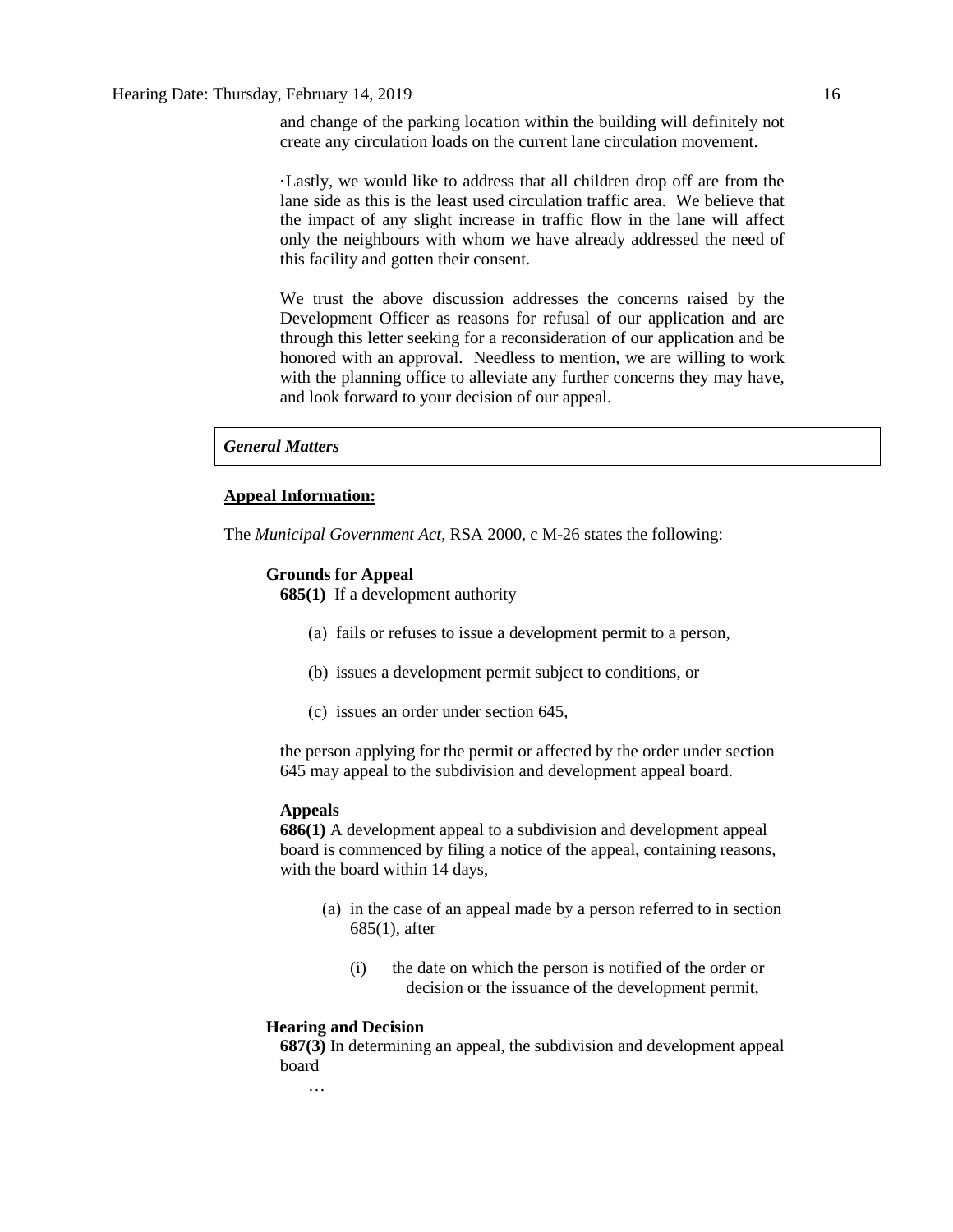# Hearing Date: Thursday, February 14, 2019 17 17

- (a.1) must comply with the land use policies;
- (a.2) subject to section 638, must comply with any applicable statutory plans;
- (a.3) subject to clause (d), must comply with any land use bylaw in effect;
- (a.4) must comply with the applicable requirements of the regulations under the Gaming, Liquor and Cannabis Act respecting the location of premises described in a cannabis licence and distances between those premises and other premises;
- …
	- (c) may confirm, revoke or vary the order, decision or development permit or any condition attached to any of them or make or substitute an order, decision or permit of its own;
	- (d) may make an order or decision or issue or confirm the issue of a development permit even though the proposed development does not comply with the land use bylaw if, in its opinion,
		- (i) the proposed development would not
			- (A) unduly interfere with the amenities of the neighbourhood, or
			- (B) materially interfere with or affect the use, enjoyment or value of neighbouring parcels of land,
		- and
		- (ii) the proposed development conforms with the use prescribed for that land or building in the land use bylaw.

# **General Provisions from the** *Edmonton Zoning Bylaw:*

Section 110.1 states that the **General Purpose** of the **RF1 Single Detached Residential Zone** is:

The purpose of this Zone is to provide for Single Detached Housing while allowing other forms of small scale housing in the form of Secondary Suites, Garden Suites, Semi-detached Housing and Duplex Housing.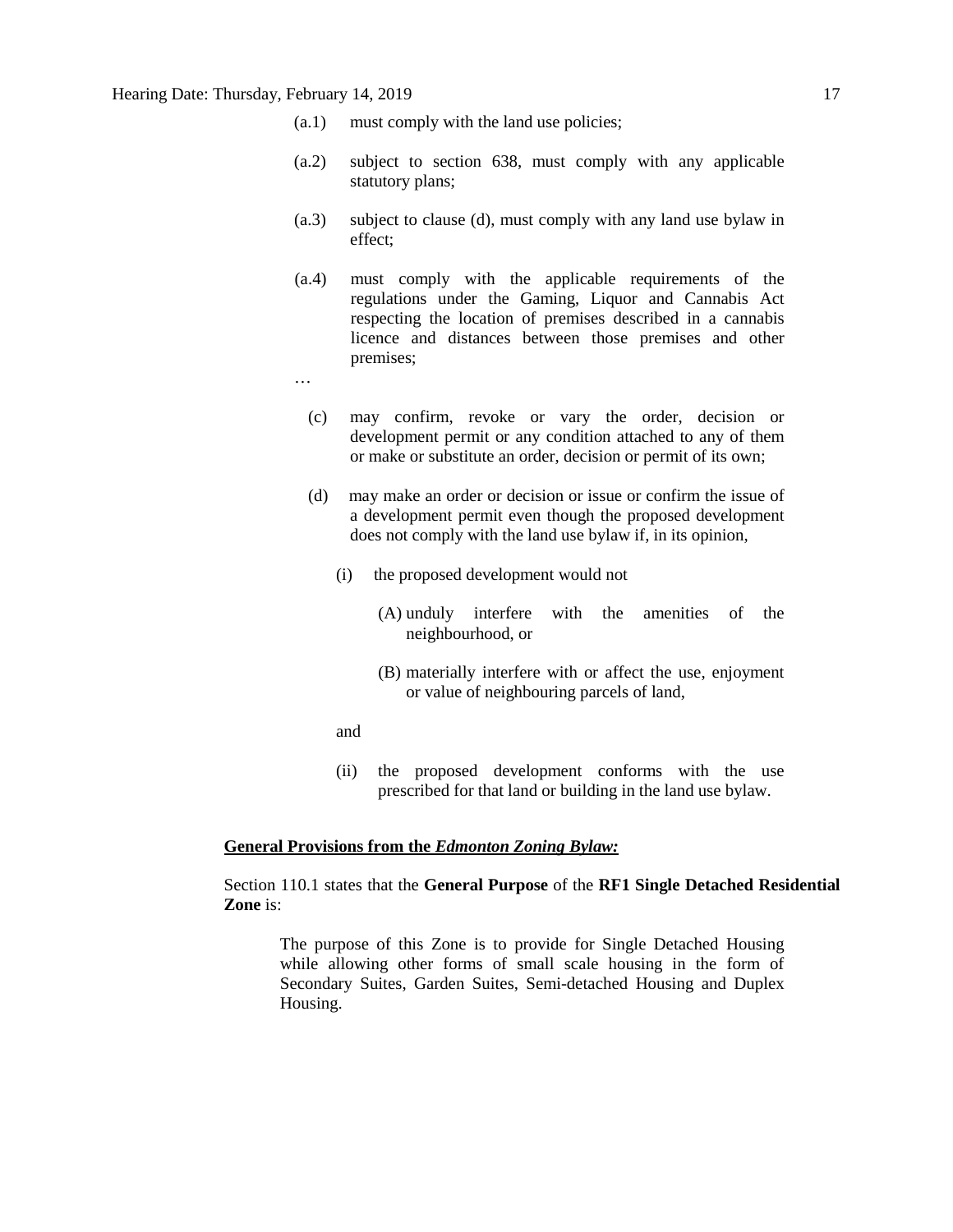The purpose of this Overlay is to regulate residential development in Edmonton's mature residential neighbourhoods, while responding to the context of surrounding development, maintaining the pedestrian-oriented design of the streetscape, and to provide an opportunity for consultation by gathering input from affected parties on the impact of a proposed variance to the Overlay regulations.

Under section 110.3(1), **Child Care Services** is a **Discretionary Use** in the RF1 Single Detached Residential Zone.

Under section 7.8(2), **Child Care Services** is defined as follows:

Child Care Services means a development intended to provide care, educational activities and supervision for groups of seven or more children under 13 years of age during the day or evening, but does not generally include overnight accommodation. This Use typically includes daycare centres; out-of-school care centres; preschools; and dayhomes/group family care providing child care to seven or more children within the care provider's residence.

# *Principal Character of the Dwelling*

Section 80(4) states:

#### **Development in Residential Zones**

- a. Where a Child Care Services Use is proposed in a building with a valid development permit for Apartment Housing or Row Housing, the Child Care Services shall not be part of a Dwelling.
- b. Where a Child Care Services Use is proposed as part of a Dwelling, or is proposed in a converted Single Detached Housing, the Use shall only be located:
	- i. on a Corner Lot; or
	- ii. on a Site Abutting a Site that is actively used for a Community, Educational, Recreational and Cultural Service Use Class; or
	- iii. Abutting a Site with zoning that lists Apartment Housing, General Retail Stores or Convenience Retail Stores as a permitted Use.
- **c. A converted Dwelling shall not change the principal character or external appearance of the Dwelling in which it is located.**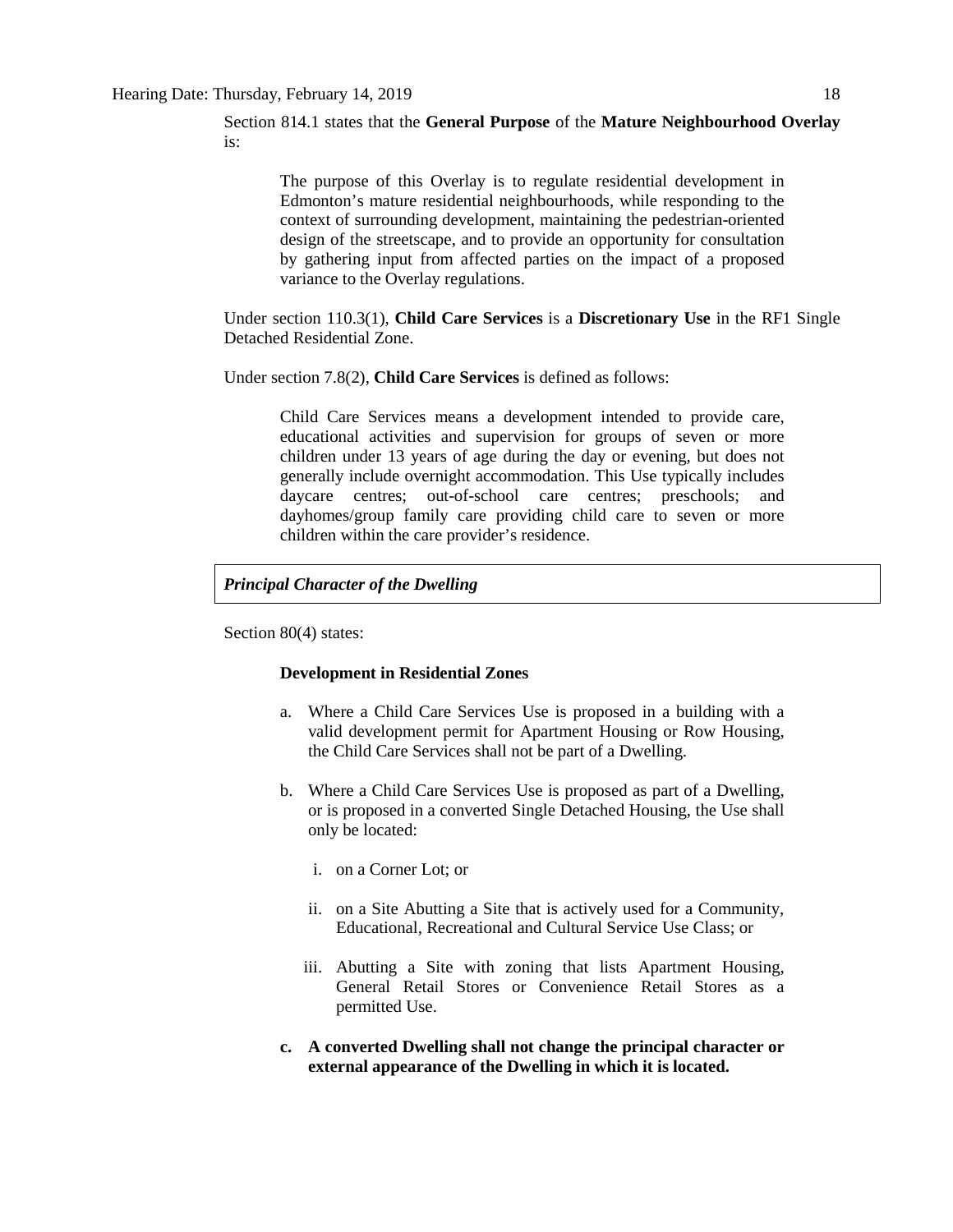# Hearing Date: Thursday, February 14, 2019 19

d. If a new building is constructed for a Child Care Services Use, it shall retain the external appearance of a residential Dwelling, unless it is built as part of a development where the primary use is a Religious Assembly Use.

# **Development Officer's Determination**

1) A converted Dwelling shall not change the principal character or external appearance of the Dwelling in which it is located (Reference Section  $80.4(c)$ ).

In the opinion of the Development Officer, the proposed development does change the principal character of the dwelling contrary to Section 80.4(c), as well as negatively impact the adjacent and surrounding low-density residential neighbourhood, for the following reasons:

a) Transportation Department (Waste Management & Parking Services Departments) has concerns with the proposed Child Care Services for 30 children.

- Waste Management does not support the proposed application due to potential vehicle congestion in the dead-end rear alley during peak times.

- Parking Services has advised that they have operational concerns with the use of the dead-end rear alley for drop-off and pick-up

activities. It is additionally noted that there will not be any provision for an on-street loading zone on either 34 Avenue or 106 Street adjacent to the Site.

b) In the opinion of the Development Officer, the number of children proposed (30) for the Child Care Service within the existing single detached house, is excessive and may create a negative parking and noise impact on neighbouring properties. The proposed development may affect the use, enjoyment and value of neighbouring properties.

Note - Prior to submitting the development permit application, the applicant did community consultation within the 60m radius and received the support for the proposed Child Care Service.

# Notice to Applicant/Appellant

Provincial legislation requires that the Subdivision and Development Appeal Board issue its official decision in writing within fifteen days of the conclusion of the hearing.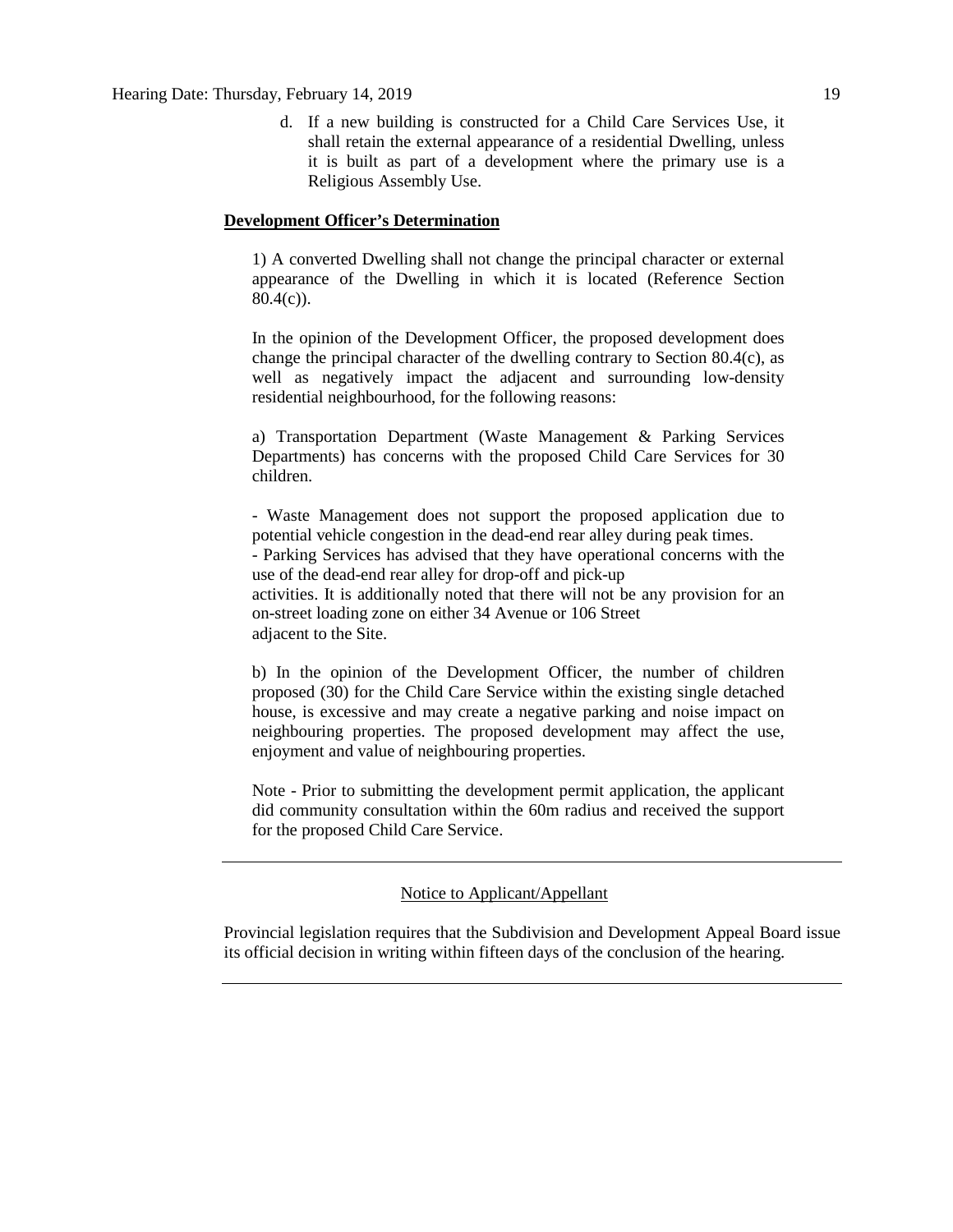| <b>monton</b>                                                                                                                                                                                                                                                                                                                                                                                                                                                                                                                                                                                                           |                                                    | Project Number: 296619983-001<br><b>Application Date:</b><br>NOV 01, 2018 |
|-------------------------------------------------------------------------------------------------------------------------------------------------------------------------------------------------------------------------------------------------------------------------------------------------------------------------------------------------------------------------------------------------------------------------------------------------------------------------------------------------------------------------------------------------------------------------------------------------------------------------|----------------------------------------------------|---------------------------------------------------------------------------|
| <b>Application for</b>                                                                                                                                                                                                                                                                                                                                                                                                                                                                                                                                                                                                  |                                                    | January 17, 2019 at 8:23 AM<br>Printed:<br>$1$ of $2$<br>Page:            |
|                                                                                                                                                                                                                                                                                                                                                                                                                                                                                                                                                                                                                         | <b>Major Development Permit</b>                    |                                                                           |
| This document is a Development Permit Decision for the development application described below.                                                                                                                                                                                                                                                                                                                                                                                                                                                                                                                         |                                                    |                                                                           |
| Applicant                                                                                                                                                                                                                                                                                                                                                                                                                                                                                                                                                                                                               | Property Address(es) and Legal Description(s)      |                                                                           |
|                                                                                                                                                                                                                                                                                                                                                                                                                                                                                                                                                                                                                         | 3404 - 106 STREET NW<br>Plan 7620138 Blk 6 Lot 102 |                                                                           |
|                                                                                                                                                                                                                                                                                                                                                                                                                                                                                                                                                                                                                         | <b>Specific Address(es)</b>                        |                                                                           |
|                                                                                                                                                                                                                                                                                                                                                                                                                                                                                                                                                                                                                         | Suite:<br>3404 - 106 STREET NW                     |                                                                           |
|                                                                                                                                                                                                                                                                                                                                                                                                                                                                                                                                                                                                                         | Entryway: 3404 - 106 STREET NW                     |                                                                           |
|                                                                                                                                                                                                                                                                                                                                                                                                                                                                                                                                                                                                                         | Building: 3404 - 106 STREET NW                     |                                                                           |
| <b>Scope of Application</b>                                                                                                                                                                                                                                                                                                                                                                                                                                                                                                                                                                                             |                                                    |                                                                           |
| To convert a Single Detached House to a Childcare Service (maximum 30 Children) and to construct interior and exterior alterations.                                                                                                                                                                                                                                                                                                                                                                                                                                                                                     |                                                    |                                                                           |
| <b>Permit Details</b>                                                                                                                                                                                                                                                                                                                                                                                                                                                                                                                                                                                                   |                                                    |                                                                           |
| Class of Permit:                                                                                                                                                                                                                                                                                                                                                                                                                                                                                                                                                                                                        | <b>Contact Person:</b>                             |                                                                           |
| Gross Floor Area (sq.m.):                                                                                                                                                                                                                                                                                                                                                                                                                                                                                                                                                                                               | Lot Grading Needed?: N                             |                                                                           |
| New Sewer Service Required: N                                                                                                                                                                                                                                                                                                                                                                                                                                                                                                                                                                                           | NumberOfMainFloorDwellings:                        |                                                                           |
| Site Area (sq. m.): 542.77                                                                                                                                                                                                                                                                                                                                                                                                                                                                                                                                                                                              | Stat. Plan Overlay/Annex Area: (none)              |                                                                           |
| I/We certify that the above noted details are correct.                                                                                                                                                                                                                                                                                                                                                                                                                                                                                                                                                                  |                                                    |                                                                           |
| Applicant signature:                                                                                                                                                                                                                                                                                                                                                                                                                                                                                                                                                                                                    |                                                    |                                                                           |
| Refused<br>Issue Date: Jan 04, 2019 Development Authority: SHAH, NIKHIL<br><b>Reason for Refusal</b><br>The proposed development, the conversion of a Single Detached House to a Child Care Service is not a Permitted Use but listed as<br>a Discretionary Use (Reference Section 110.3(1)).                                                                                                                                                                                                                                                                                                                           |                                                    |                                                                           |
| 1) A converted Dwelling shall not change the principal character or external appearance of the Dwelling in which it is located<br>(Reference Section 80.4(c)). In the opinion of the Development Officer, the proposed development does change the principal<br>character of the dwelling contrary to Section 80.4(c), as well as negatively impact the adjacent and surrounding low-density<br>residential neighbourhood, for the following reasons:                                                                                                                                                                   |                                                    |                                                                           |
| a) Transportation Department (Waste Management & Parking Services Departments) has concerns with the proposed Child Care<br>Services for 30 children.<br>- Waste Management does not support the proposed application due to potential vehicle congestion in the dead-end rear alley during<br>peak times.<br>- Parking Services has advised that they have operational concerns with the use of the dead-end rear alley for drop-off and pick-up<br>activities. It is additionally noted that there will not be any provision for an on-street loading zone on either 34 Avenue or 106 Street<br>adjacent to the Site. |                                                    |                                                                           |
| b) In the opinion of the Development Officer, the number of children proposed (30) for the Child Care Service within the existing<br>single detached house, is excessive and may create a negative parking and noise impact on neighbouring properties. The proposed<br>development may affect the use, enjoyment and value of neighbouring properties.                                                                                                                                                                                                                                                                 |                                                    |                                                                           |
| Note - Prior to submitting the development permit application, the applicant did community consultation within the 60m radius and<br>received the support for the proposed Child Care Service.                                                                                                                                                                                                                                                                                                                                                                                                                          |                                                    |                                                                           |
|                                                                                                                                                                                                                                                                                                                                                                                                                                                                                                                                                                                                                         | THIS IS NOT A PERMIT                               |                                                                           |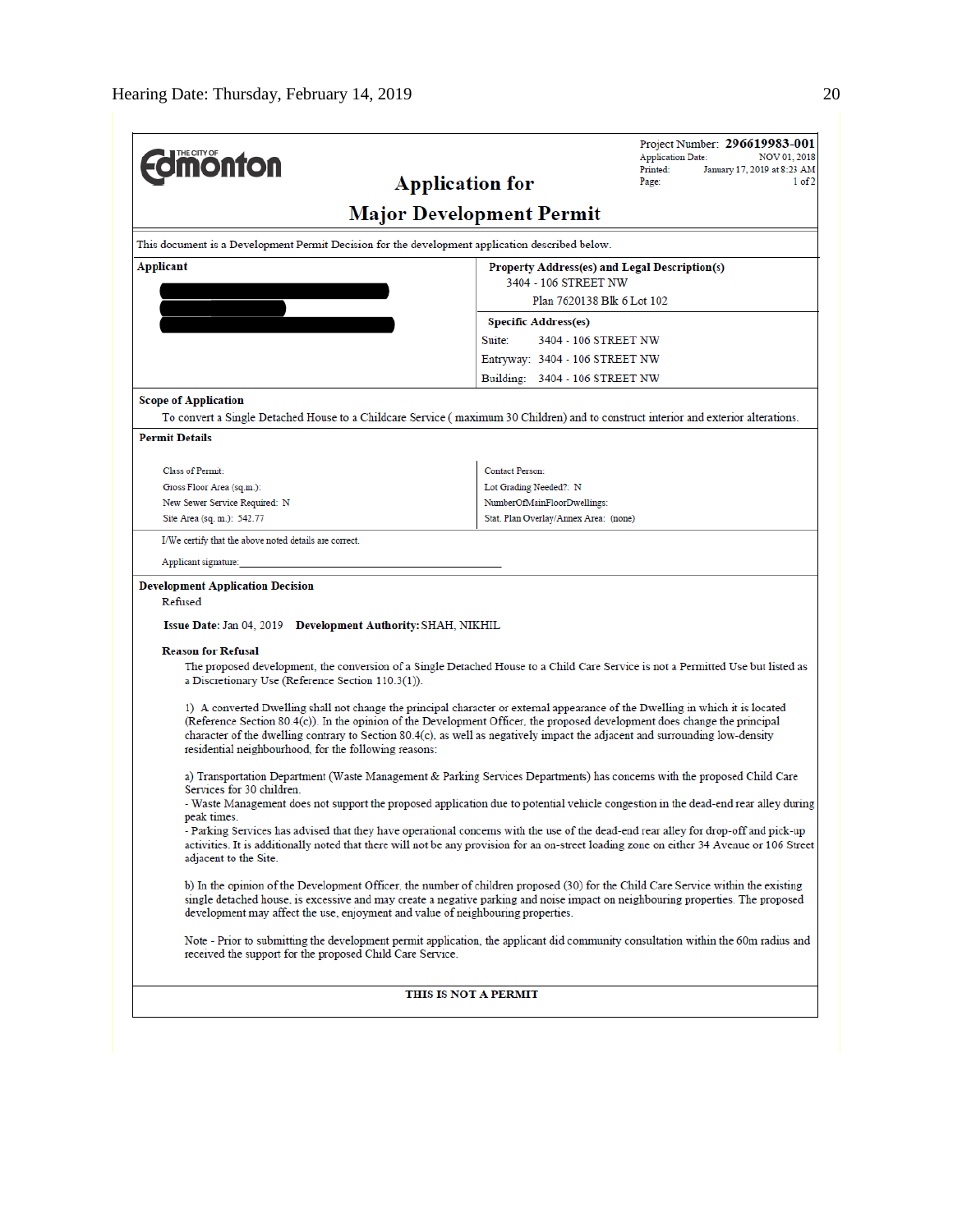| <b>Imonton</b>                                                                                                                                                                                           |                                                     | <b>Application for</b>                     |                             | <b>Application Date:</b><br>Printed:<br>Page: | Project Number: 296619983-001<br>NOV 01, 2018<br>January 17, 2019 at 8:23 AM<br>$2$ of $2$ |
|----------------------------------------------------------------------------------------------------------------------------------------------------------------------------------------------------------|-----------------------------------------------------|--------------------------------------------|-----------------------------|-----------------------------------------------|--------------------------------------------------------------------------------------------|
|                                                                                                                                                                                                          |                                                     | <b>Major Development Permit</b>            |                             |                                               |                                                                                            |
| <b>Rights of Appeal</b><br>The Applicant has the right of appeal within 21 days after the date on which the decision is made, as outlined in Section 683<br>through 689 of the Municipal Government Act. |                                                     |                                            |                             |                                               |                                                                                            |
| Fees                                                                                                                                                                                                     |                                                     |                                            |                             |                                               |                                                                                            |
| Major Dev. Application Fee<br>Total GST Amount:<br><b>Totals for Permit:</b>                                                                                                                             | <b>Fee Amount</b><br>\$326.00<br>\$0.00<br>\$326.00 | <b>Amount Paid</b><br>\$326.00<br>\$326.00 | <b>Receipt#</b><br>05450914 | <b>Date Paid</b><br>Nov 01, 2018              |                                                                                            |
|                                                                                                                                                                                                          |                                                     |                                            |                             |                                               |                                                                                            |
|                                                                                                                                                                                                          |                                                     |                                            |                             |                                               |                                                                                            |
|                                                                                                                                                                                                          |                                                     |                                            |                             |                                               |                                                                                            |
|                                                                                                                                                                                                          |                                                     |                                            |                             |                                               |                                                                                            |
|                                                                                                                                                                                                          |                                                     |                                            |                             |                                               |                                                                                            |
|                                                                                                                                                                                                          |                                                     |                                            |                             |                                               |                                                                                            |
|                                                                                                                                                                                                          |                                                     |                                            |                             |                                               |                                                                                            |
|                                                                                                                                                                                                          |                                                     |                                            |                             |                                               |                                                                                            |
|                                                                                                                                                                                                          |                                                     |                                            |                             |                                               |                                                                                            |
|                                                                                                                                                                                                          |                                                     |                                            |                             |                                               |                                                                                            |
|                                                                                                                                                                                                          |                                                     |                                            |                             |                                               |                                                                                            |
|                                                                                                                                                                                                          |                                                     |                                            |                             |                                               |                                                                                            |
|                                                                                                                                                                                                          |                                                     |                                            |                             |                                               |                                                                                            |
|                                                                                                                                                                                                          |                                                     | THIS IS NOT A PERMIT                       |                             |                                               |                                                                                            |
|                                                                                                                                                                                                          |                                                     |                                            |                             |                                               |                                                                                            |